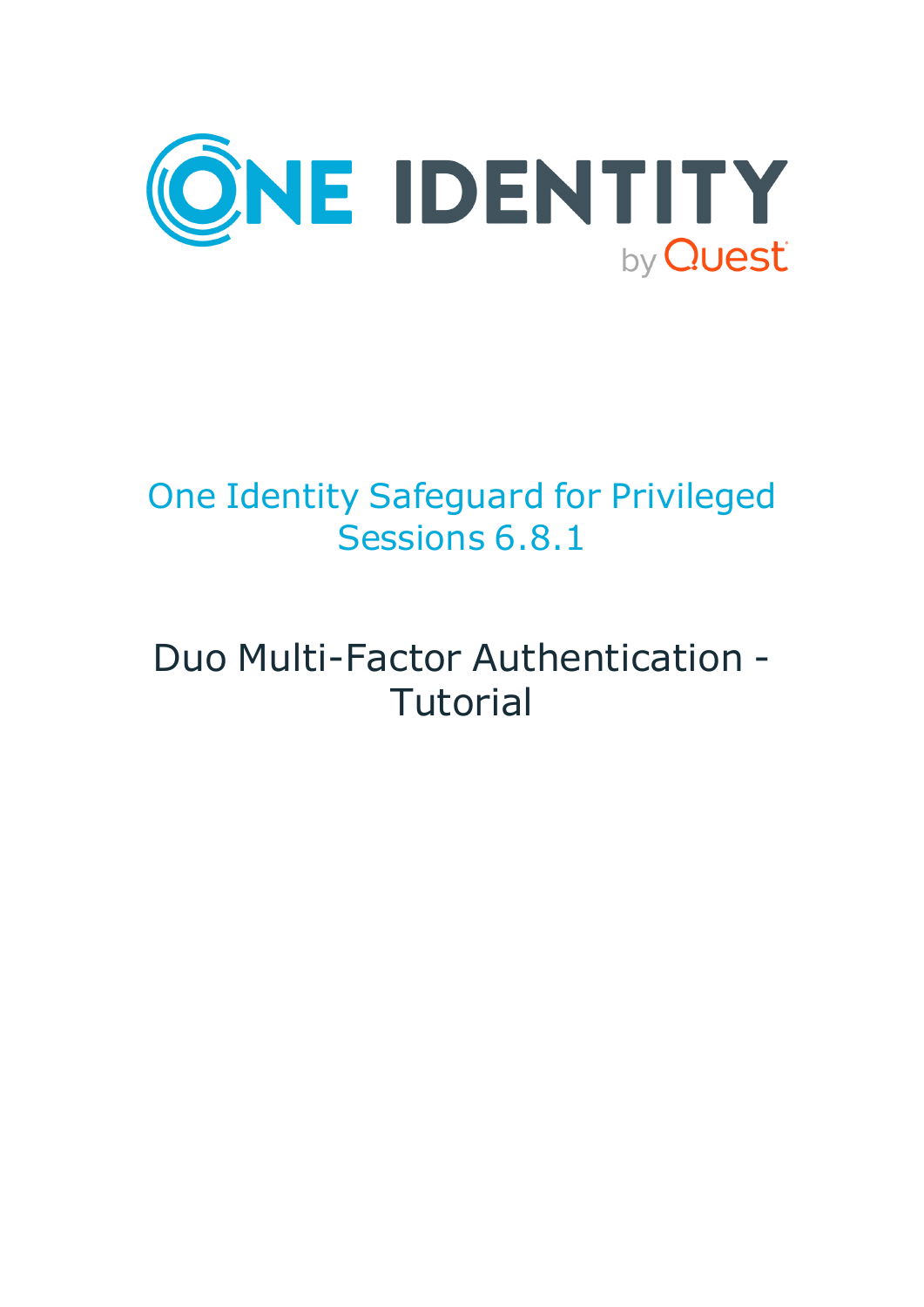#### **Copyright 2021 One Identity LLC.**

#### **ALL RIGHTS RESERVED.**

This guide contains proprietary information protected by copyright. The software described in this guide is furnished under a software license or nondisclosure agreement. This software may be used or copied only in accordance with the terms of the applicable agreement. No part of this guide may be reproduced or transmitted in any form or by any means, electronic or mechanical, including photocopying and recording for any purpose other than the purchaser's personal use without the written permission of One Identity LLC .

The information in this document is provided in connection with One Identity products. No license, express or implied, by estoppel or otherwise, to any intellectual property right is granted by this document or in connection with the sale of One Identity LLC products. EXCEPT AS SET FORTH IN THE TERMS AND CONDITIONS AS SPECIFIED IN THE LICENSE AGREEMENT FOR THIS PRODUCT, ONE IDENTITY ASSUMES NO LIABILITY WHATSOEVER AND DISCLAIMS ANY EXPRESS, IMPLIED OR STATUTORY WARRANTY RELATING TO ITS PRODUCTS INCLUDING, BUT NOT LIMITED TO, THE IMPLIED WARRANTY OF MERCHANTABILITY, FITNESS FOR A PARTICULAR PURPOSE, OR NON-INFRINGEMENT. IN NO EVENT SHALL ONE IDENTITY BE LIABLE FOR ANY DIRECT, INDIRECT, CONSEQUENTIAL, PUNITIVE, SPECIAL OR INCIDENTAL DAMAGES (INCLUDING, WITHOUT LIMITATION, DAMAGES FOR LOSS OF PROFITS, BUSINESS INTERRUPTION OR LOSS OF INFORMATION) ARISING OUT OF THE USE OR INABILITY TO USE THIS DOCUMENT, EVEN IF ONE IDENTITY HAS BEEN ADVISED OF THE POSSIBILITY OF SUCH DAMAGES. One Identity makes no representations or warranties with respect to the accuracy or completeness of the contents of this document and reserves the right to make changes to specifications and product descriptions at any time without notice. One Identity does not make any commitment to update the information contained in this document.

If you have any questions regarding your potential use of this material, contact:

One Identity LLC. Attn: LEGAL Dept 4 Polaris Way Aliso Viejo, CA 92656

Refer to our Web site ([http://www.OneIdentity.com](http://www.oneidentity.com/)) for regional and international office information.

#### **Patents**

One Identity is proud of our advanced technology. Patents and pending patents may apply to this product. For the most current information about applicable patents for this product, please visit our website at [http://www.OneIdentity.com/legal/patents.aspx](http://www.oneidentity.com/legal/patents.aspx).

#### **Trademarks**

One Identity and the One Identity logo are trademarks and registered trademarks of One Identity LLC. in the U.S.A. and other countries. For a complete list of One Identity trademarks, please visit our website at [www.OneIdentity.com/legal](http://www.oneidentity.com/legal). All other trademarks are the property of their respective owners.

#### **Legend**

**WARNING: A WARNING icon highlights a potential risk of bodily injury or property damage, for which industry-standard safety precautions are advised. This icon is often associated with electrical hazards related to hardware.**

**CAUTION: A CAUTION icon indicates potential damage to hardware or loss of data if** A **instructions are not followed.**

SPS Duo Multi-Factor Authentication - Tutorial Updated - 15 January 2021, 06:10 Version - 6.8.1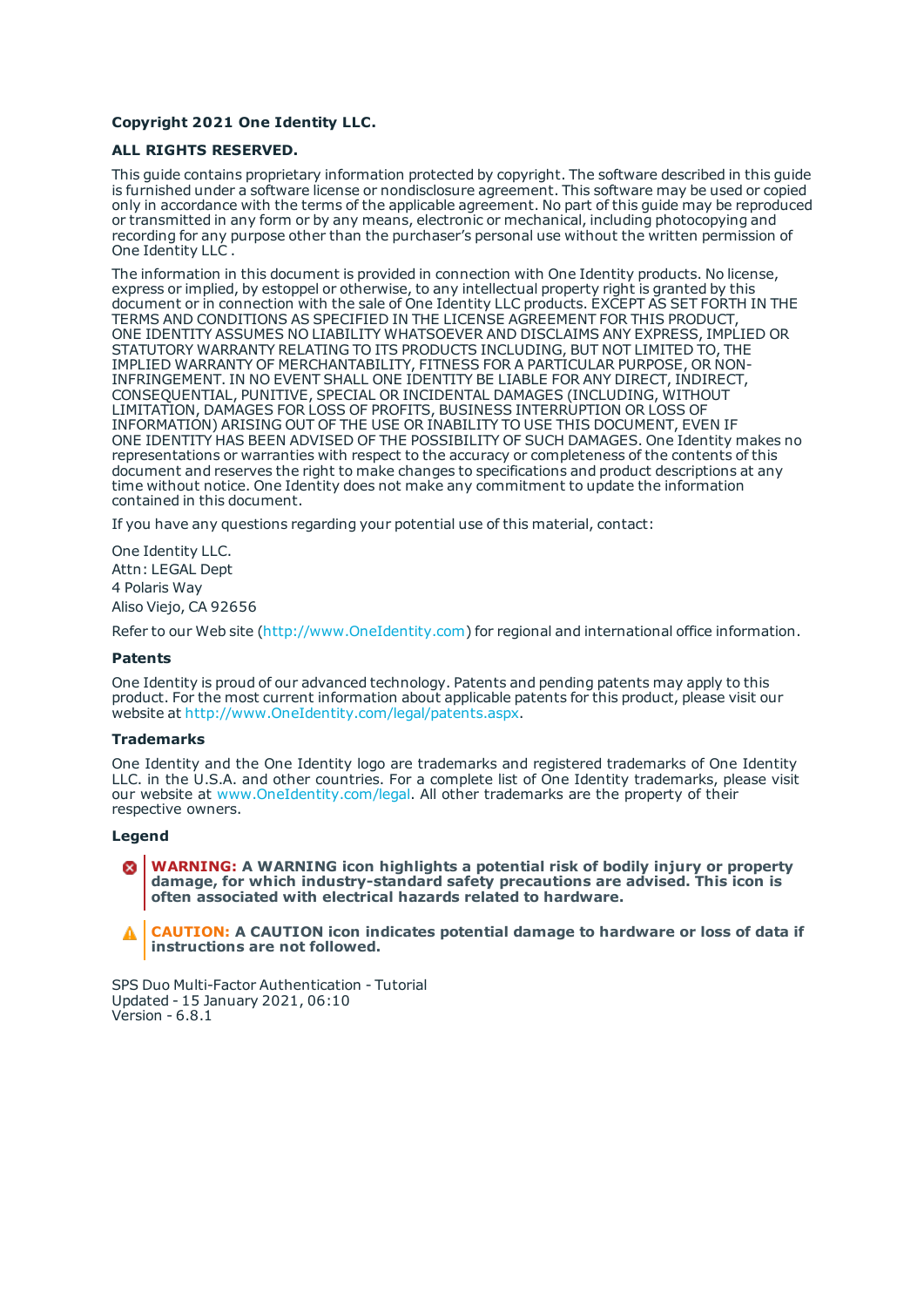### **Contents**

| Configure SPS to use Duo multi-factor authentication 13                 |    |
|-------------------------------------------------------------------------|----|
|                                                                         |    |
|                                                                         |    |
|                                                                         |    |
|                                                                         |    |
|                                                                         |    |
|                                                                         |    |
|                                                                         |    |
|                                                                         |    |
|                                                                         |    |
|                                                                         |    |
|                                                                         |    |
|                                                                         |    |
|                                                                         |    |
|                                                                         |    |
|                                                                         |    |
|                                                                         |    |
|                                                                         |    |
|                                                                         |    |
| Perform multi-factor authentication with the SPS Duo plugin in terminal | 33 |
| Perform multi-factor authentication with the SPS Duo plugin in Remote   |    |

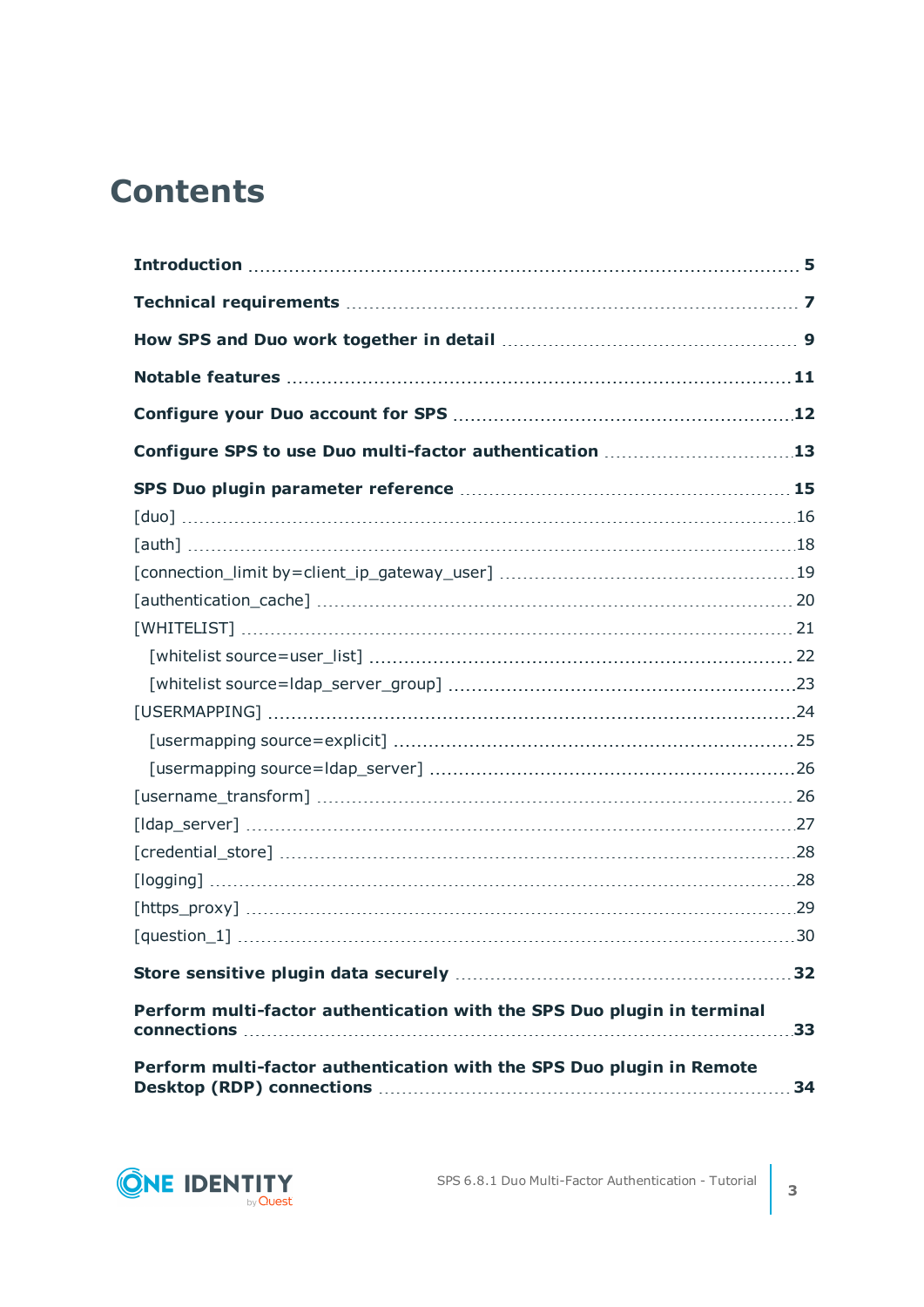| Perform multi-factor authentication with the SPS Duo plugin in Microsoft |  |
|--------------------------------------------------------------------------|--|
|                                                                          |  |
|                                                                          |  |
|                                                                          |  |

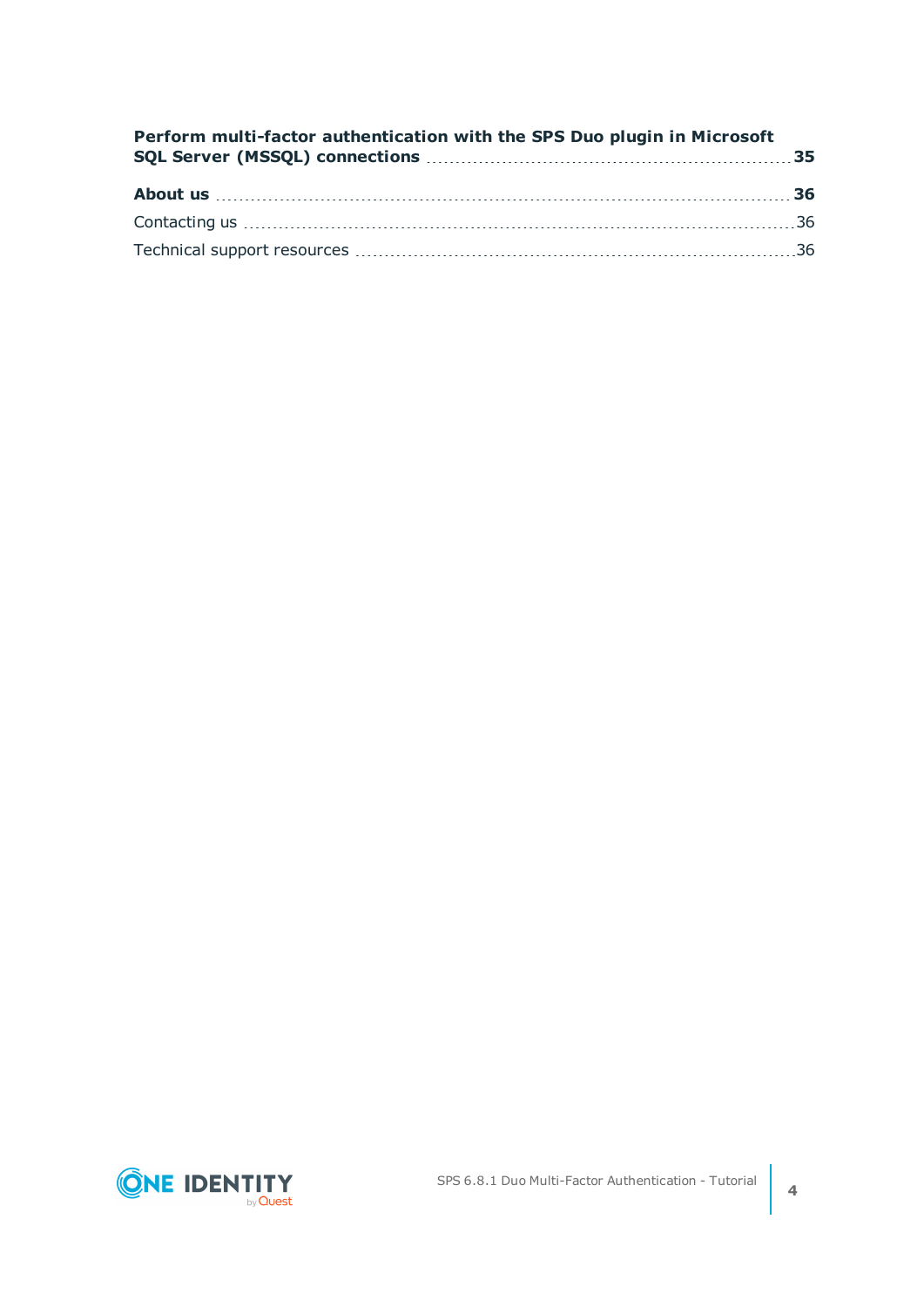## **Introduction**

<span id="page-4-0"></span>This document describes how you can use the services of [Duo](https://duo.com/) to authenticate the sessions of your privileged users with One Identity Safeguard for Privileged Sessions (SPS).

### **One Identity Safeguard for Privileged Sessions:**

One Identity Safeguard for Privileged Sessions (SPS) controls privileged access to remote IT systems, records activities in searchable, movie-like audit trails, and prevents malicious actions. SPS is a quickly deployable enterprise device, completely independent from clients and servers — integrating seamlessly into existing networks. It captures the activity data necessary for user profiling and enables full user session drill down for forensic investigations.

SPS acts as a central authentication gateway, enforcing strong authentication before users access sensitive IT assets. SPS can integrate with remote user directories to resolve the group memberships of users who access nonpublic information. Credentials for accessing information systems can be retrieved transparently from SPS's local Credential Store or a third-party password management system. This method protects the confidentiality of passwords as users can never access them. When used together with Duo (or another Multi-Factor Authentication (MFA) provider), SPS directs all connections to the authentication tool, and upon successful authentication, it permits the user to access the information system.

### **Integrating Duo with SPS:**

SPS can interact with your Duo account and can automatically request strong Multi-Factor Authentication for your privileged users who are accessing the servers and services protected by SPS. When used together with Duo, SPS prompts the user for a second factor authentication, and upon successful authentication, it permits the user to access the information system.

The integration adds an additional security layer to the gateway authentication performed on SPS. If the Duo Mobile app is installed on the user's device (smartphone, notebook, smartwatch, and so on), the user can generate a One-Time Password (OTP) using the device. This will be used for the authentication to the One Identity platform. The one-time password is changed after 60 seconds.

### **Meet compliance requirements**

ISO 27001, ISO 27018, SOC 2, and other regulations and industry standards include authentication-related requirements, (for example, Multi-Factor Authentication (MFA) for accessing production systems, and the logging of all administrative sessions). In addition to other requirements, using SPS and Duo helps you comply with the following requirements:

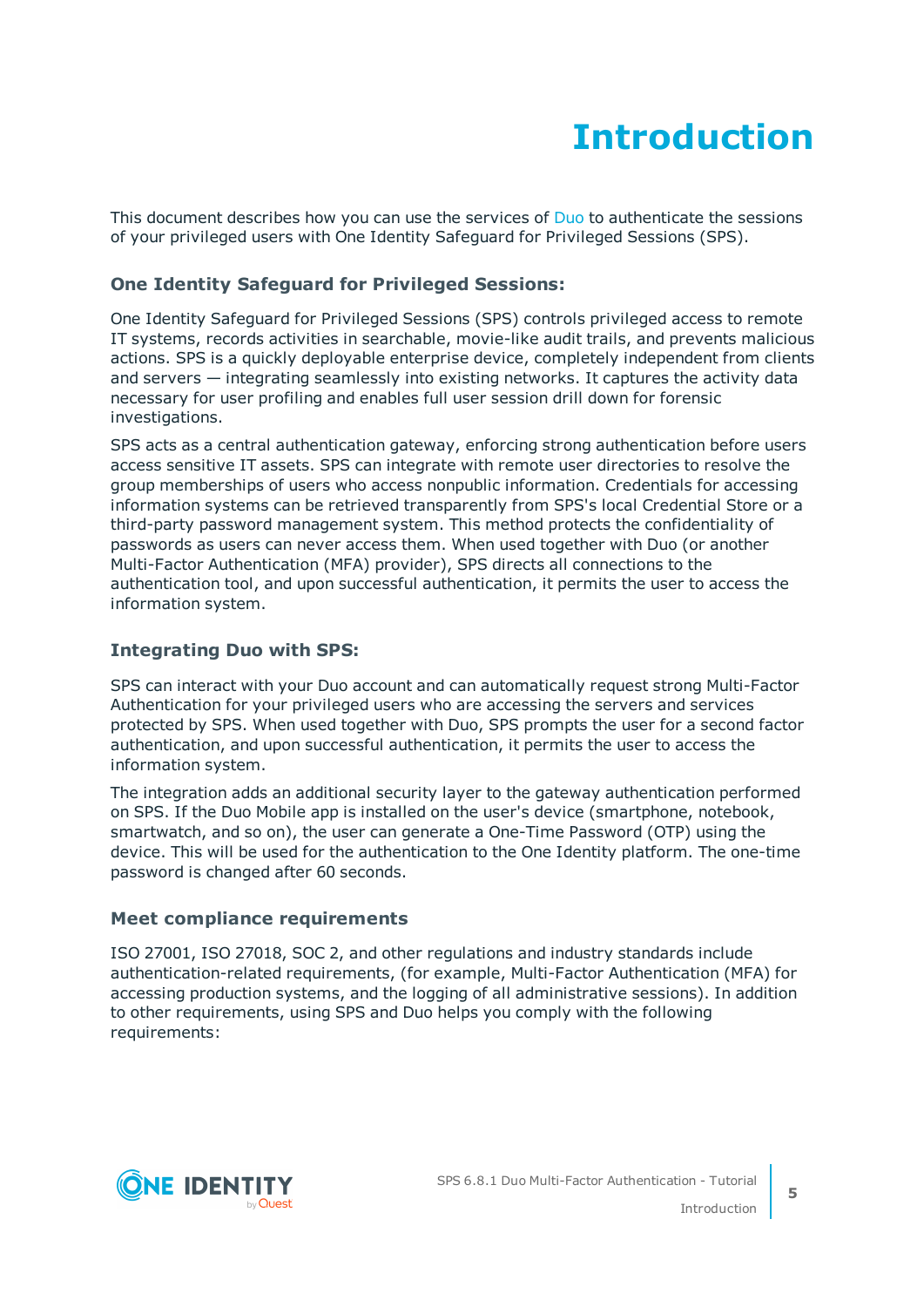- PCI DSS 8.3: Secure all individual non-console administrative access and all remote access to the cardholder data environment (CDE) using MFA.
- PART 500.12 Multi-Factor Authentication: Covered entities are required to apply MFA for:
	- Each individual accessing the covered entity's internal systems.
	- Authorized access to database servers that allow access to nonpublic information.
	- Third parties accessing nonpublic information.
- NIST 800-53 IA-2, Identification and Authentication, network access to privileged accounts: The information system implements MFA for network access to privileged accounts.

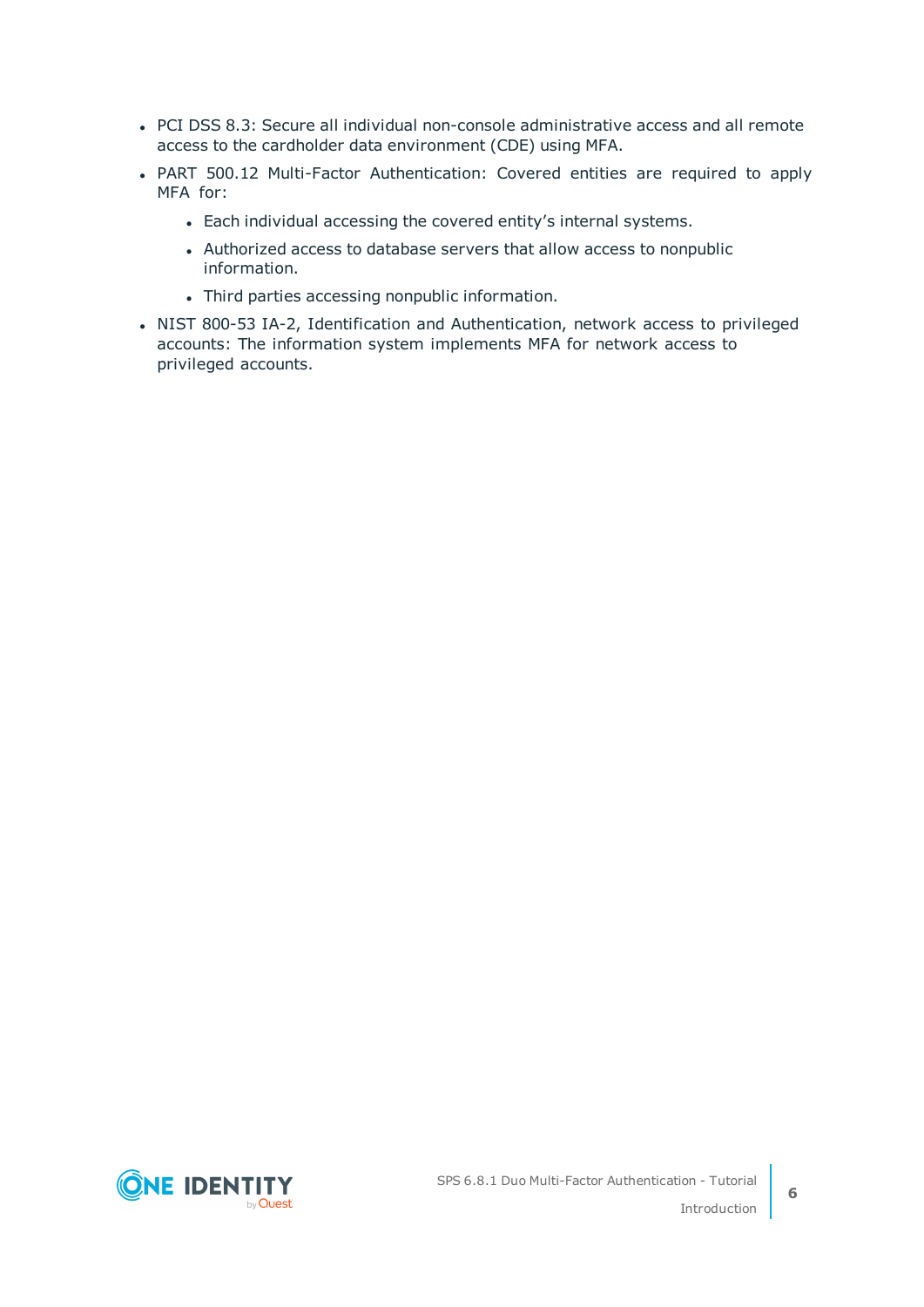# **Technical requirements**

<span id="page-6-0"></span>In order to successfully connect SPS with RADIUS server, you need the following components.

### **In Duo:**

- A valid Duo subscription that permits multi-factor authentication.
- Your users must be enrolled in Duo and their access must be activated.
- The users must install the Duo Mobile app.

### **In SPS:**

- A One Identity Safeguard for Privileged Sessions appliance (virtual or physical), at least version SPS 6.1.05.11.0.
- A copy of the SPS Duo Multi-Factor Authentication plugin. This plugin is an Authentication and Authorization (AA) plugin customized to work with the Duo multifactor authentication service.
- SPS must be able to access the Internet (at least the API services). Since Duo is a cloud-based service provider, SPS must be able to access its web services to authorize the user.

The connection also requires the ikey, skey, and host parameters.

- 1. Log on to the Duo [Admin](https://admin.duosecurity.com/) Panel interface and navigate to **Applications**.
- 2. Click **Protect an Application** and locate **Web SDK** in the applications list.
- 3. Click **Protect this Application** to get your **integration key** (ikey), **secret key**, (skey), and **API hostname** (host). For details, see Getting [Started](https://duo.com/docs/getting_started) with Duo [Security](https://duo.com/docs/getting_started).
- SPS supports AA plugins in the MSSQL, RDP, SSH, and Telnet protocols.
- **.** In RDP, using an AA plugin together with Network Level Authentication in a Connection Policy has the same limitations as using Network Level Authentication without domain membership.
- **In RDP, using an AA plugin requires TLS-encrypted RDP connections. For details,** see "Enabling [TLS-encryption](https://support.oneidentity.com/technical-documents/safeguard-for-privileged-sessions/6.8.1/administration-guide/rdp-specific-settings/enabling-tls-encryption-for-rdp-connections/) for RDP connections" in the Administration Guide.

### **Availability and support of the plugin**

The SPS Duo Multi-Factor Authentication plugin is available for download as-is, free of charge to every SPS customer from the Duo Multi-Factor [Authentication](https://github.com/OneIdentity/safeguard-sessions-plugin-duo-mfa/releases) plugin for [Safeguard](https://github.com/OneIdentity/safeguard-sessions-plugin-duo-mfa/releases) for Privileged Sessions page. In case you need any customizations or additional features, contact our [Support](https://support.oneidentity.com/one-identity-safeguard-for-privileged-sessions) Team.

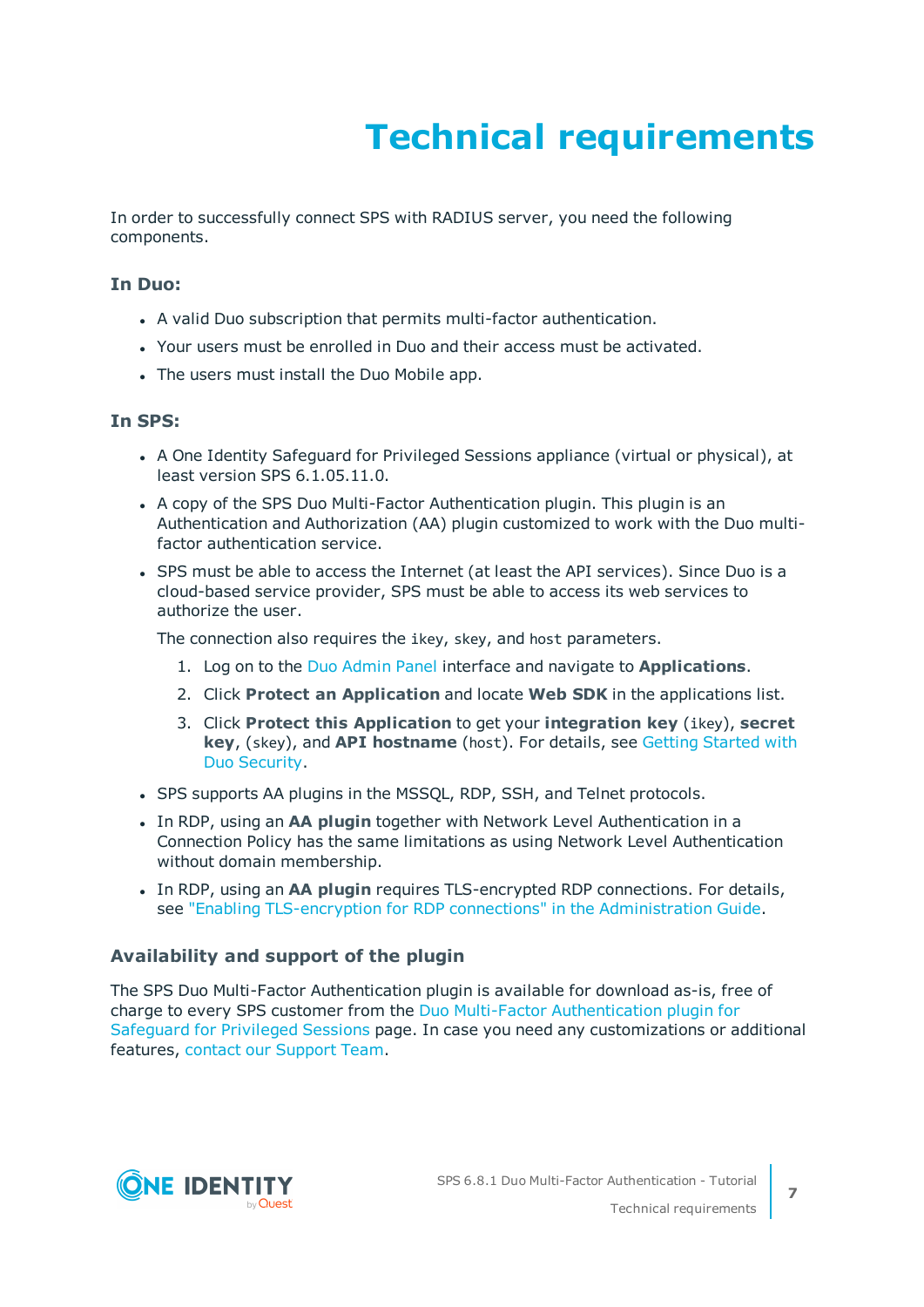### **A** CAUTION:

**Using custom plugins in SPS is recommended only if you are familiar with both Python and SPS. Product support applies only to SPS: that is, until the entry point of the Python code and passing the specified arguments to the Python code. One Identity is not responsible for the quality, resource requirements, or any bugs in the Python code, nor any crashes, service outages, or any other damage caused by the improper use of this feature, unless explicitly stated in a contract with One Identity. If you want to create a custom plugin, contact our [Support](https://support.oneidentity.com/one-identity-safeguard-for-privileged-sessions) Team for details and instructions.**

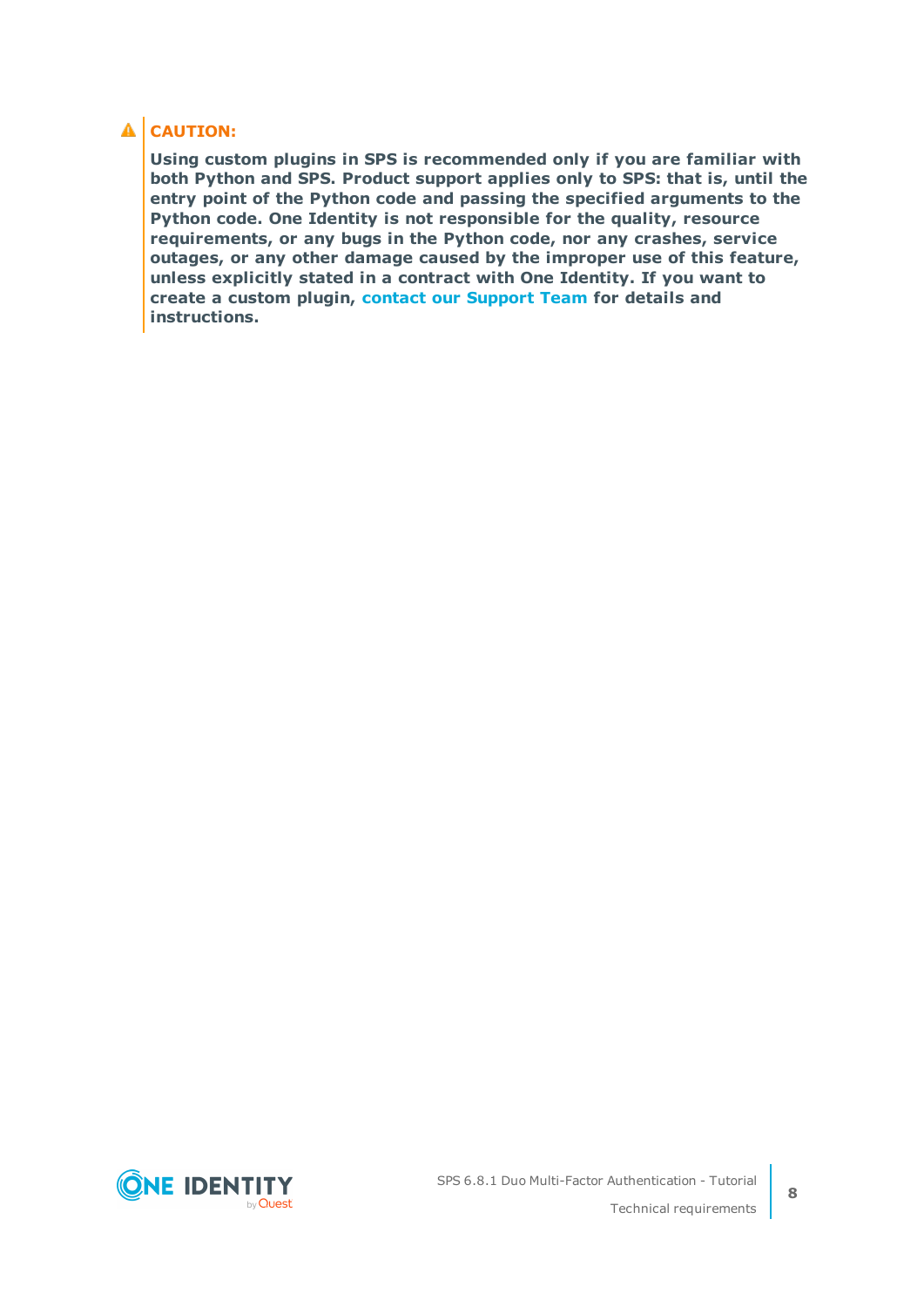## <span id="page-8-0"></span>**How SPS and Duo work together in detail**



1. A user attempts to log in to a protected server.

### 2. **Gateway authentication on SPS**

SPS receives the connection request and authenticates the user. SPS can authenticate the user to a number of external user directories, (for example, LDAP, Microsoft Active Directory, or RADIUS). This authentication is the first factor.



**3**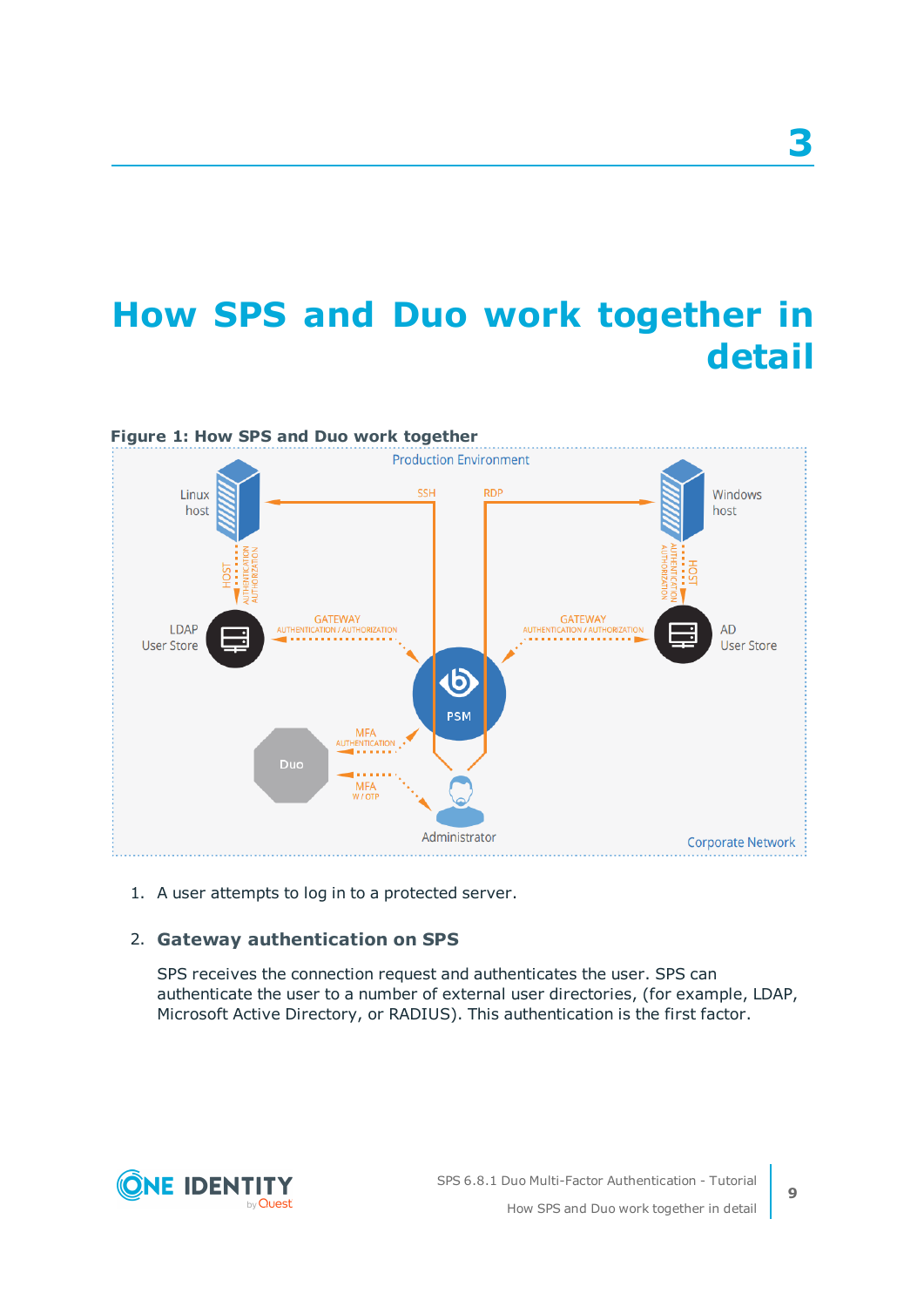### 3. **Check if the user is exempt from multi-factor authentication**

You can configure SPS using whitelists and blacklists to selectively require multifactor authentication for your users, (for example, to create break-glass access for specific users).

- If multi-factor authentication is not required, the user can start working, while SPS records the user's activities. The procedure ends here.
- If multi-factor authentication is required, SPS continues the procedure with the next step.

For details on creating exemption lists, see [\[WHITELIST\]](#page-20-0) on page 21.

### 4. **Determining the external Duo identity**

If the gateway usernames are different from the external Duo identities, you must configure the SPS Duo plugin to map the gateway usernames to the external Duo identities.

The mapping can be as simple as appending a domain name to the gateway username, or you can query an LDAP or Microsoft Active Directory server.

For details, see [\[USERMAPPING\]](#page-23-0) on page 24.

### 5. **Outband authentication on Duo**

If gateway authentication is successful, SPS connects the Duo server to check which authentication factors are available for the user. Then SPS requests the second authentication factor from the user.

- If the user is set for bypass on the Duo server, then the verification of the OTP or push notification is skipped and the user is allowed to proceed.
- For OTP-like authentication factors, SPS requests the OTP from the user, and sends it to the Duo server for verification.
- For the Duo push notification factor, SPS asks the Duo server to check if the user successfully authenticated on the Duo server.
- 6. If multi-factor authentication is successful, the user can start working, while SPS records the user's activities. (Optionally, SPS can retrieve credentials from a local or external Credential Store or password vault, and perform authentication on the server with credentials that are not known to the user.)
- 7. If the user opens a new session within a short period, they can do so without having to perform multi-factor authentication again. After this configurable grace period expires, the user must perform multi-factor authentication to open the next session.

For details, see [\[authentication\\_cache\]](#page-19-0) on page 20.

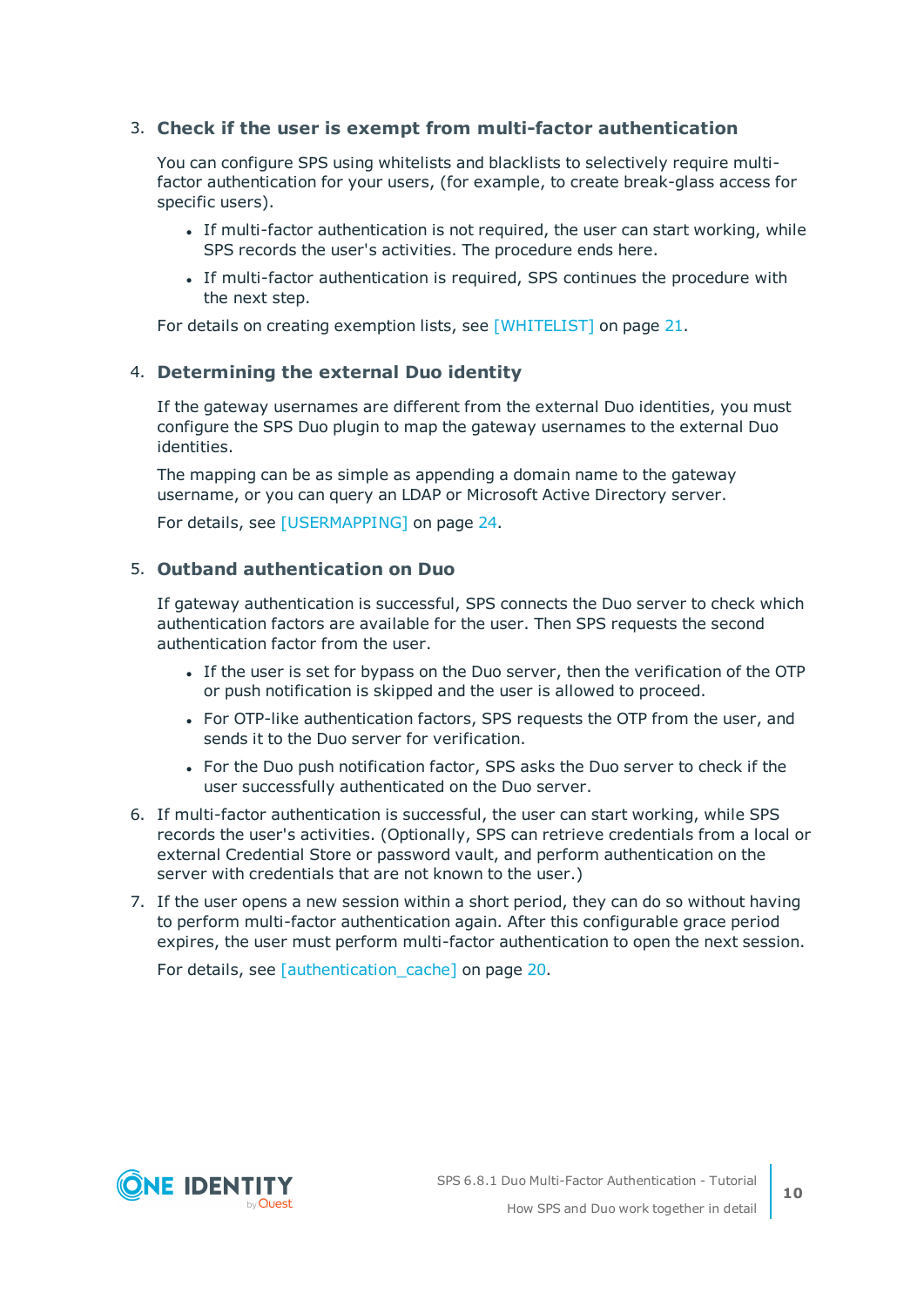## **Notable features**

<span id="page-10-0"></span>This section contains the notable features of this plugin.

- To map the gateway usernames to the external Duo identities if the gateway usernames are different from the Duo usernames, configure the [\[USERMAPPING\]](#page-23-0) on [page](#page-23-0) 24 section of the plugin.
- The [\[WHITELIST\]](#page-20-0) on page 21 section allows configuring authentication whitelists and blacklists for example to create break-glass access for specific users to allow them to bypass Duo authentication.
- The *[\[authentication\\_cache\]](#page-19-0)* on page 20 section contains the settings that determine how soon after performing a Duo authentication must the user repeat the authentication when opening a new session.
- The [connection\_limit [by=client\\_ip\\_gateway\\_user\]](#page-18-0) on page 19 section contains the options related to limiting parallel sessions.

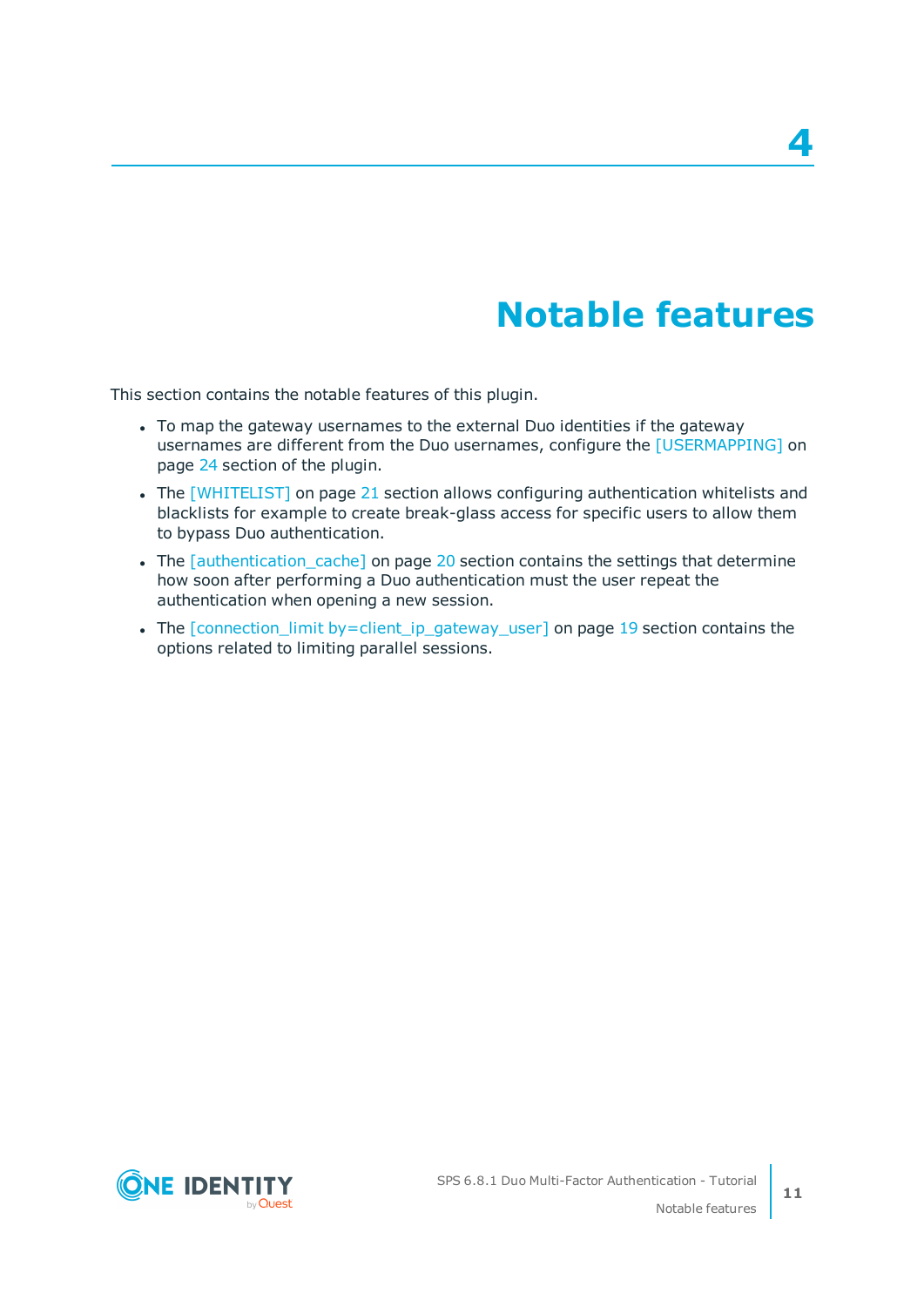### **5**

## <span id="page-11-0"></span>**Configure your Duo account for SPS**

### **Prerequisites:**

- Administrator access to your Duo account.
- Make sure that you have all the required components listed in [Technical](#page-6-0) [requirements](#page-6-0).

### 1. **Add users to your Duo account.**

The users you want to authenticate with SPS must have an activated account in Duo. For details on adding or importing your users, see [Enrolling](https://duo.com/docs/enrolling_users) Users in the Duo documentation.

### 2. **Enable Multi-factor Authentication (MFA) for your organization.**

Optionally, you can create a Policy in Duo to enable MFA only for the group of users who you want to authenticate with SPS.

For details, see Protecting [Applications](https://duo.com/docs/creating_applications) in the Duo documentation.

### 3. **Create an API token.**

Navigate to *Admin > API > Tokens*, click *Create Token*, and save it.



**12**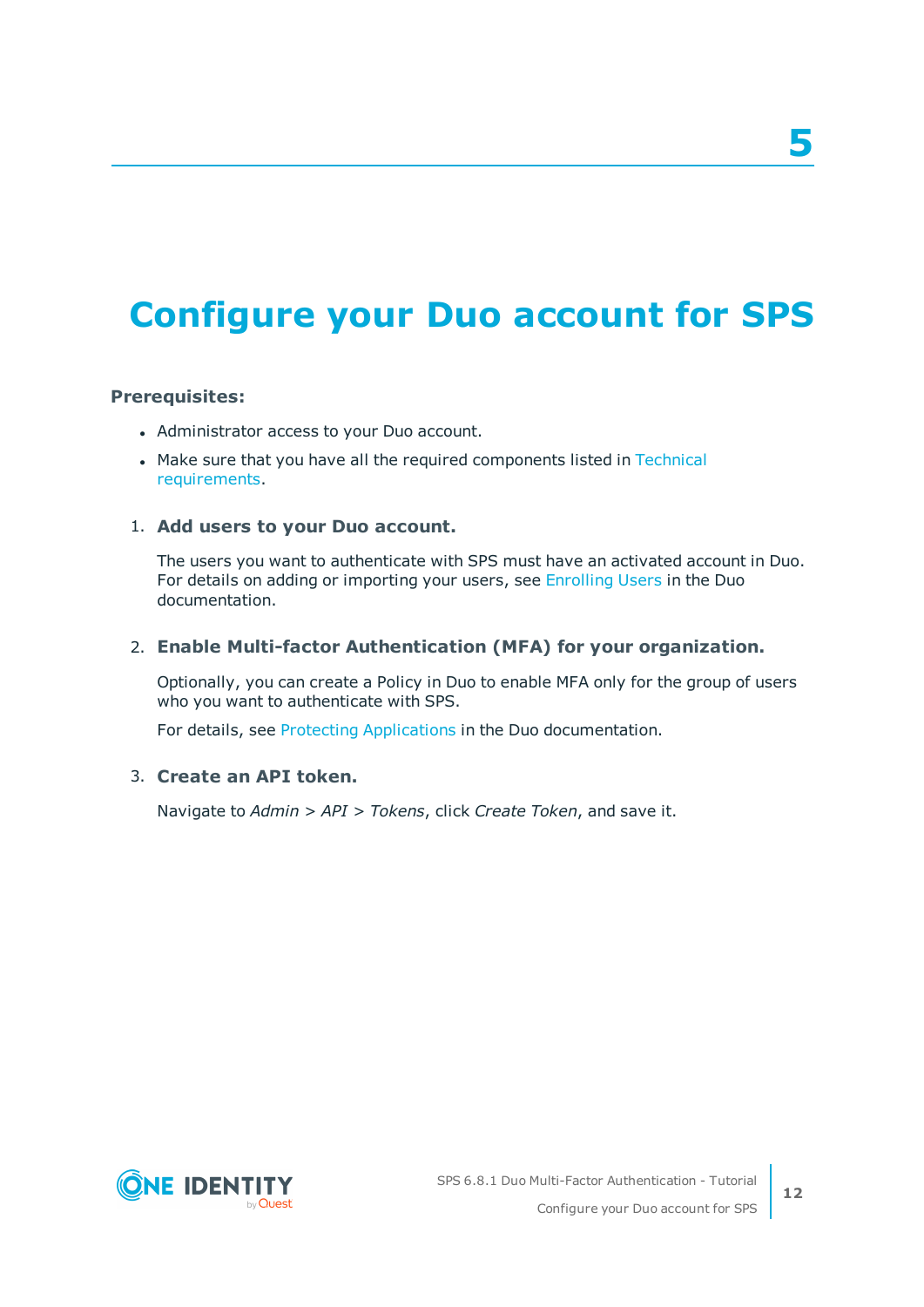## <span id="page-12-0"></span>**Configure SPS to use Duo multifactor authentication**

### **Prerequisites:**

- Your Duo API token.
	- **A** CAUTION:

**According to the current Duo policies, your API token expires if it is not used for 30 days. Make sure that you use it regularly, because SPS will reject your sessions if the API token is expired.**

- Administrator access to SPS.
- Make sure that you have all the required components listed in [Technical](#page-6-0) [requirements](#page-6-0).

#### *To configure SPS to use Duo multi-factor authentication*

### 1. **Download the SPS Duo plugin**

SPS customers can [download](https://github.com/OneIdentity/safeguard-sessions-plugin-duo-mfa/releases) the official plugin from GitHub.

### 2. **Upload the plugin to SPS**

Upload the plugin to SPS. For details, see "Using a custom [Authentication](https://support.oneidentity.com/technical-documents/safeguard-for-privileged-sessions/6.8.1/administration-guide/advanced-authentication-and-authorization-techniques/integrating-external-authentication-and-authorization-systems/using-a-custom-authentication-and-authorization-plugin-to-authenticate-on-the-target-hosts/) and Authorization plugin to authenticate on the target hosts" in the [Administration](https://support.oneidentity.com/technical-documents/safeguard-for-privileged-sessions/6.8.1/administration-guide/advanced-authentication-and-authorization-techniques/integrating-external-authentication-and-authorization-systems/using-a-custom-authentication-and-authorization-plugin-to-authenticate-on-the-target-hosts/) Guide.

### 3. **Configure the plugin on SPS**

The plugin includes a default configuration file, which is an ini-style configuration file with sections and name=value pairs. You can edit it on the **Policies > AA Plugin Configurations** page of the SPS web interface.

a. Configure the usermapping settings if needed. SPS must find out which Duo user belongs to the username of the authenticated connection. For that, it can query your LDAP/Microsoft Active Directory server. For details, see



**13**

**6**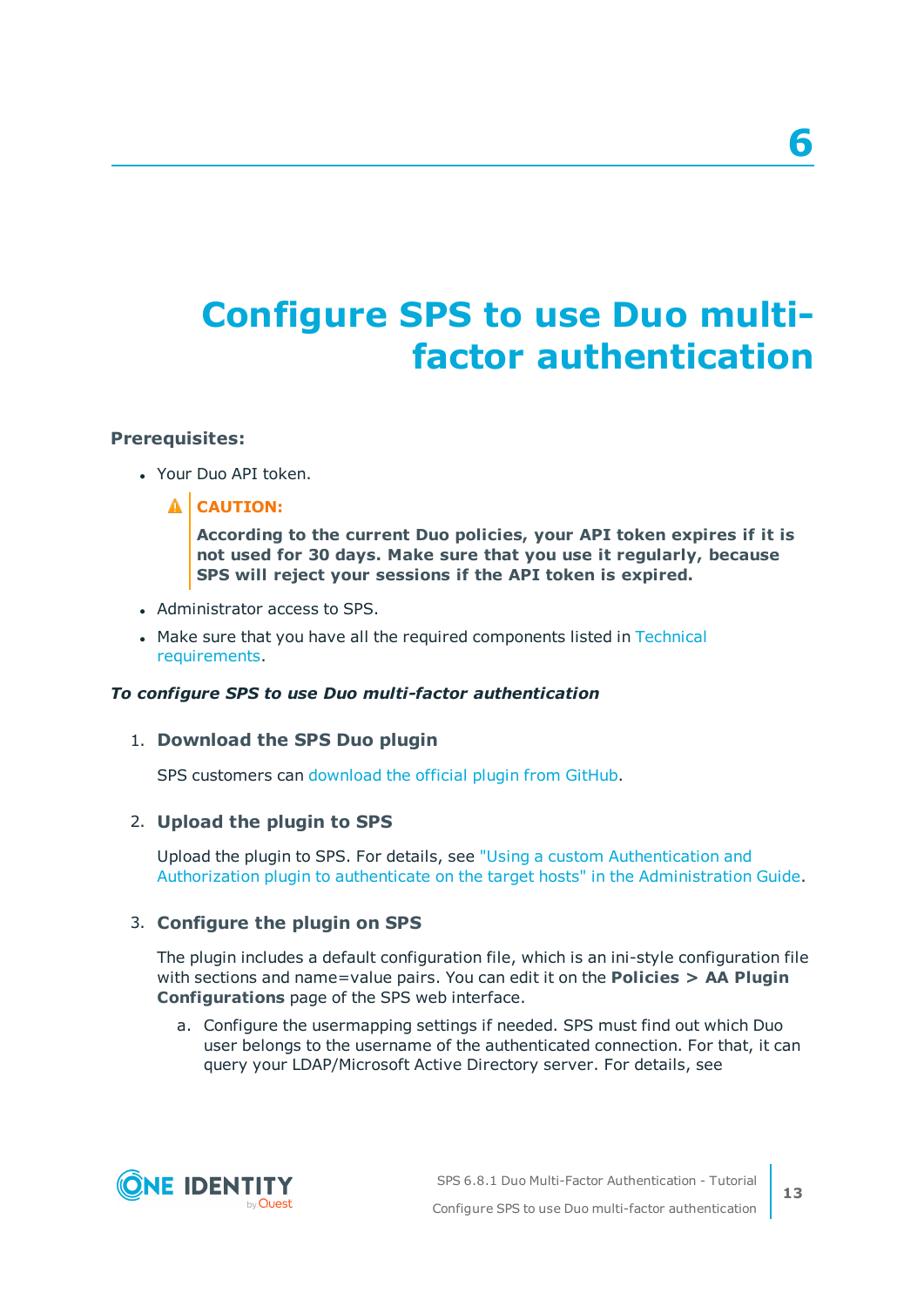### [\[USERMAPPING\].](#page-23-0)

b. Configure other parameters of your plugin as needed for your environment. For details, see SPS Duo plugin [parameter](#page-14-0) reference.

### 4. **Configure a Connection policy and test it**

Configure a Connection policy on SPS. In the **AA plugin** field of the Connection policy, select the SPS Duo plugin you configured in the previous step, then start a session to test it. For details on how a user can perform multi-factor authentication, see Perform multi-factor [authentication](#page-32-0) with the SPS Duo plugin in terminal [connections](#page-32-0) and Perform multi-factor [authentication](#page-33-0) with the SPS Duo plugin in Remote Desktop (RDP) [connections.](#page-33-0)

### **A** CAUTION:

**According to the current Duo policies, your API token expires if it is not used for 30 days. Make sure that you use it regularly, because SPS will reject your sessions if the API token is expired.**

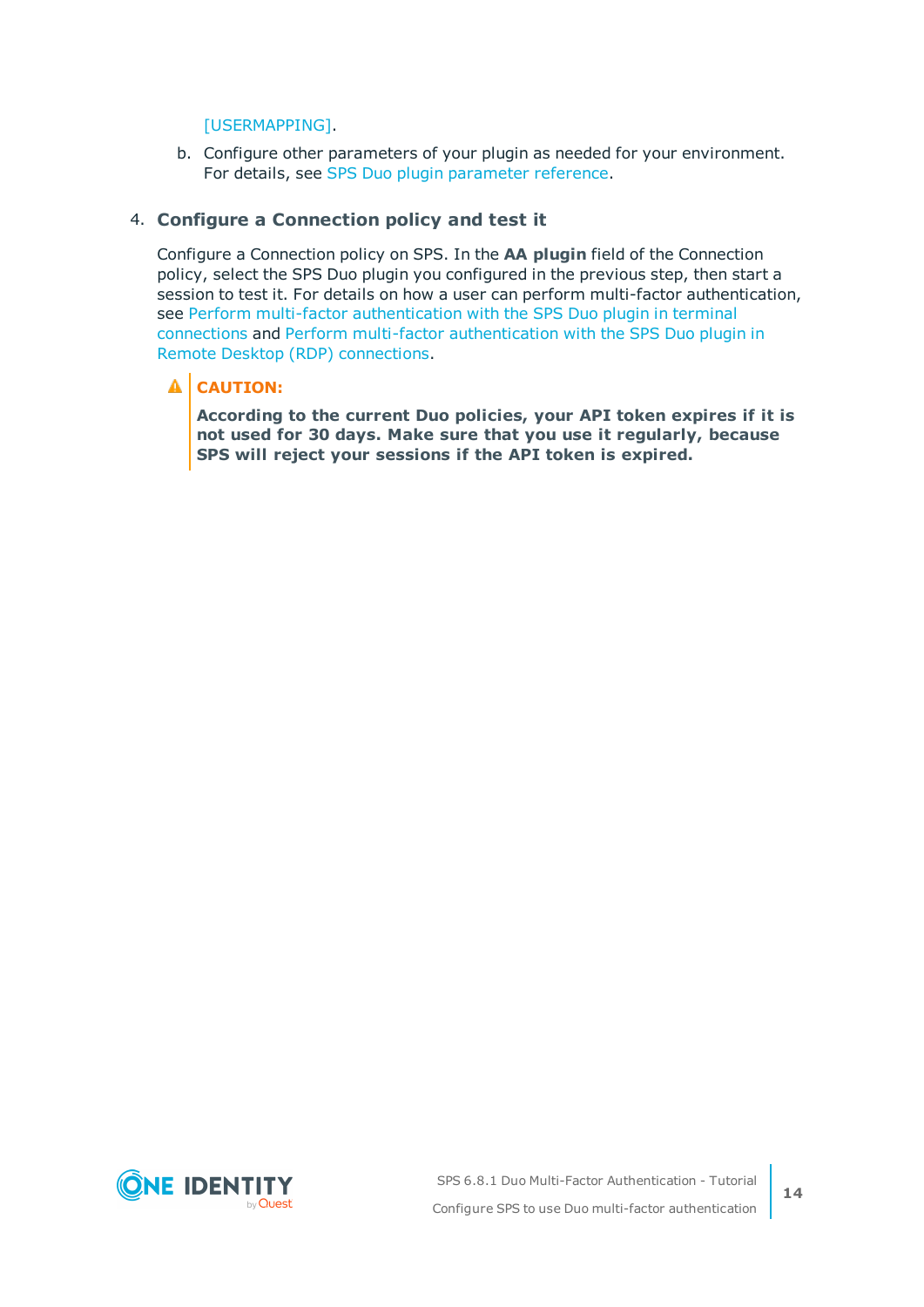## <span id="page-14-0"></span>**SPS Duo plugin parameter reference**

This section describes the available options of the SPS Duo plugin.

The plugin uses an ini-style configuration file with sections and name=value pairs. This format consists of sections, led by a [section] header and followed by name=value entries. Note that the leading whitespace is removed from values. The values can contain format strings, which refer to other values in the same section. For example, the following section would resolve the %(dir)s value to the value of the dir entry (/var in this case).

[section name] dirname=%(dir)s/mydirectory dir=/var

All reference expansions are done on demand. Lines beginning with # or ; are ignored and may be used to provide comments.

You can edit the configuration file from the SPS web interface. The following code snippet is a sample configuration file.

[duo] ikey=\$ skey=\$ host=<API-hostname> timeout=60 ignore\_conn\_err=no [auth] prompt=Press Enter for push notification or type one-time password: disable\_echo=yes [connection\_limit by=client\_ip\_gateway\_user] limit=0 [authentication\_cache] soft\_timeout=15 hard timeout=90 conn\_limit=5



**15**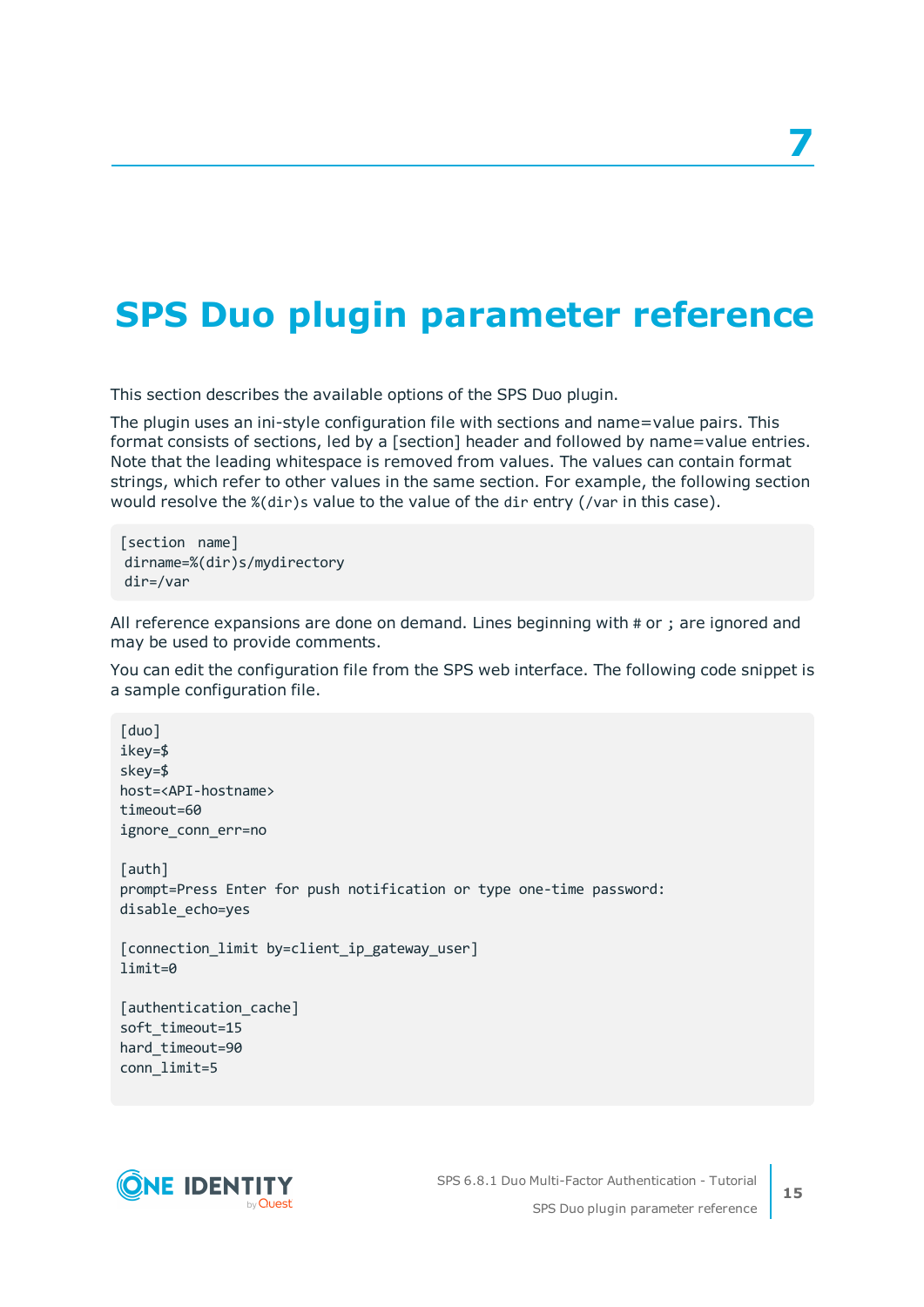```
######[WHITELIST]######
```

```
[whitelist source=user list]
name=<name-of-user-list-policy>
[whitelist source=ldap server group]
```
allow=no\_user except=<group-1>,<group-2>

```
######[USERMAPPING]######
```
[usermapping source=explicit] <user-name-1>=<id-1> <user-name-2>=<id-2>

[usermapping source=ldap\_server] user attribute=description

```
[username transform]
append_domain=<domain-without-@-character>
```
[ldap\_server] name=<name-of-LDAP-server-policy>

```
[credential store]
name=<name-of-credential-store-policy-that-hosts-sensitive-data>
```
[logging] log\_level=info

```
[https_proxy]
server=<proxy-server-name-or-ip>
port=3128
```

```
[question_1]
key=<name-of-name-value-pair>
prompt=<the-question-itself-in-text>
disable_echo=no
```
[question\_2]...

# <span id="page-15-0"></span>**[duo]**

This section contains the options related to your Duo account.

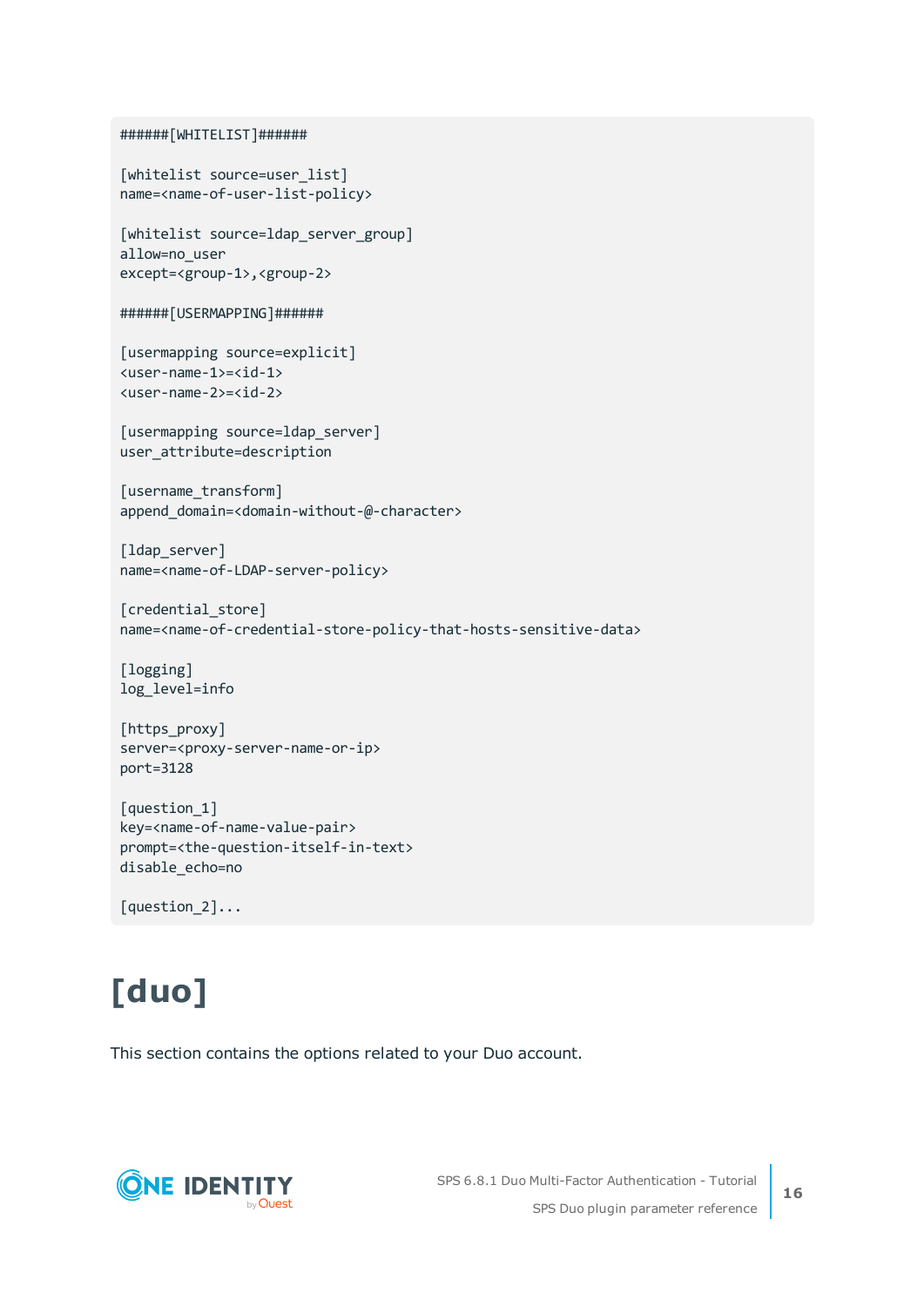```
[duo]
# Do NOT use ikey and skey in production
; ikey=<API-integration-key>
; skey=<API-security-key>
host=<API-hostname>
timeout=60
ignore_conn_err=no
```
### **ikey**

| Type:     | string |
|-----------|--------|
| Required: | yes    |
| Default:  | N/A    |

### **A** CAUTION:

**This parameter contains sensitive data. Make sure to store this data in your local Credential Store. Type the \$ value for this parameter in production.**

**For details, see Store [sensitive](#page-31-0) plugin data securely.**

**Only enter a value different than \$ for this parameter in the configuration for testing purposes in a secure, non-production environment.**

*Description:* The API integration key.

### **skey**

| Type:     | string |
|-----------|--------|
| Required: | yes    |
| Default:  | N/A    |

### **A** CAUTION:

**This parameter contains sensitive data. Make sure to store this data in your local Credential Store. Type the \$ value for this parameter in production.**

**For details, see Store [sensitive](#page-31-0) plugin data securely.**

**Only enter a value different than \$ for this parameter in the configuration for testing purposes in a secure, non-production environment.**

*Description:* The API security key.

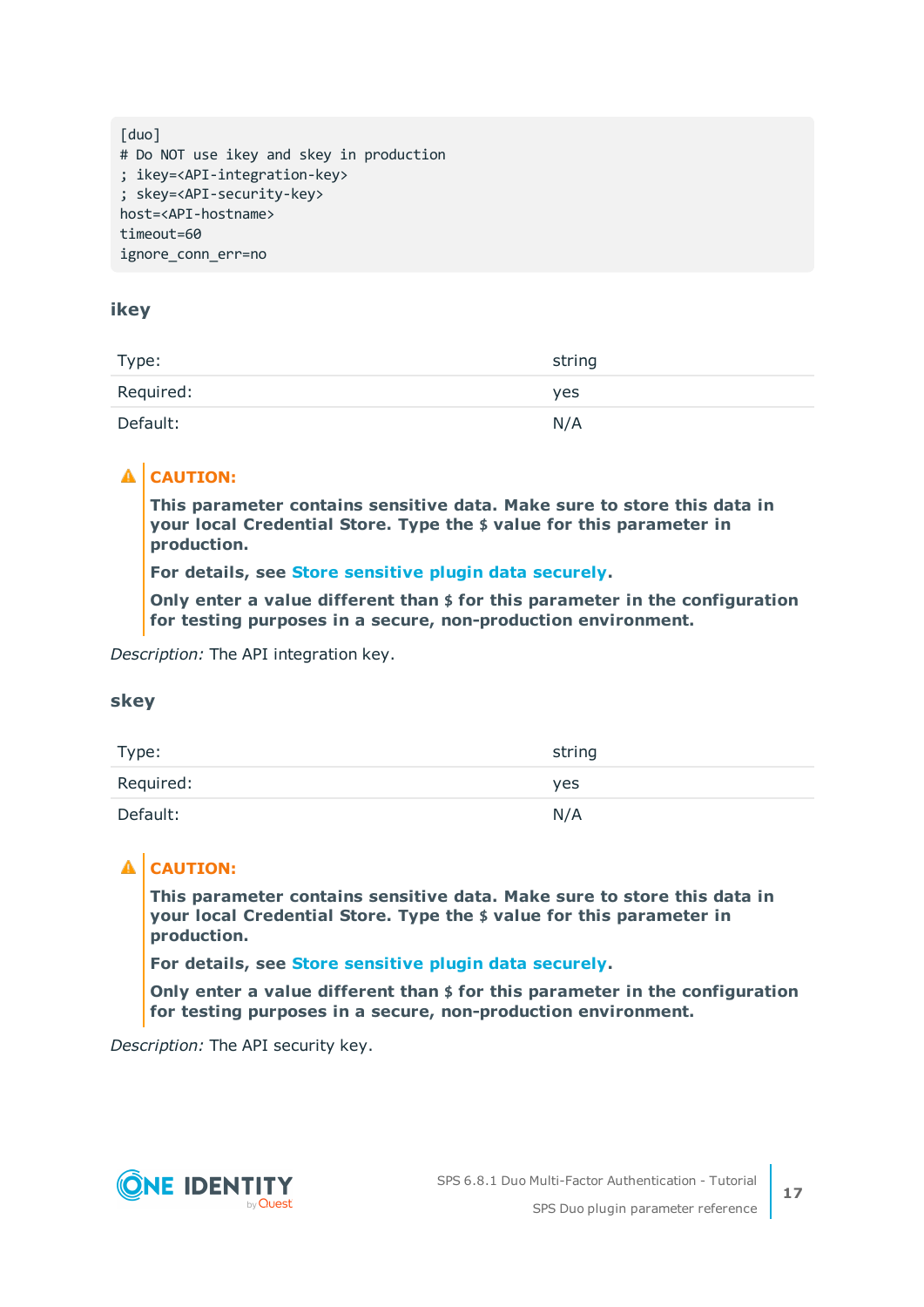### **host**

| Type:     | string |
|-----------|--------|
| Required: | yes    |
| Default:  | N/A    |

*Description:* The API host name.

### **timeout**

| Type:     | integer [seconds] |
|-----------|-------------------|
| Required: | no                |
| Default:  | 60                |

*Description:* How long an HTTP request can take during the communication with the Duo server.

### **ignore\_conn\_err**

| Type:     | $yes \mid no$ |
|-----------|---------------|
| Required: | no            |
| Default:  | no            |

*Description:* Determines how to handle the sessions if the Duo service is not available. If set to yes, the plugin assumes that the user successfully authenticated even if the plugin cannot access Duo to verify this.

### **A** CAUTION:

**Enabling this option allows the users to bypass multi-factor authentication if SPS cannot access the Duo service for any reason, for example, a network configuration error in your environment.**

## <span id="page-17-0"></span>**[auth]**

This section contains the options related to authentication.

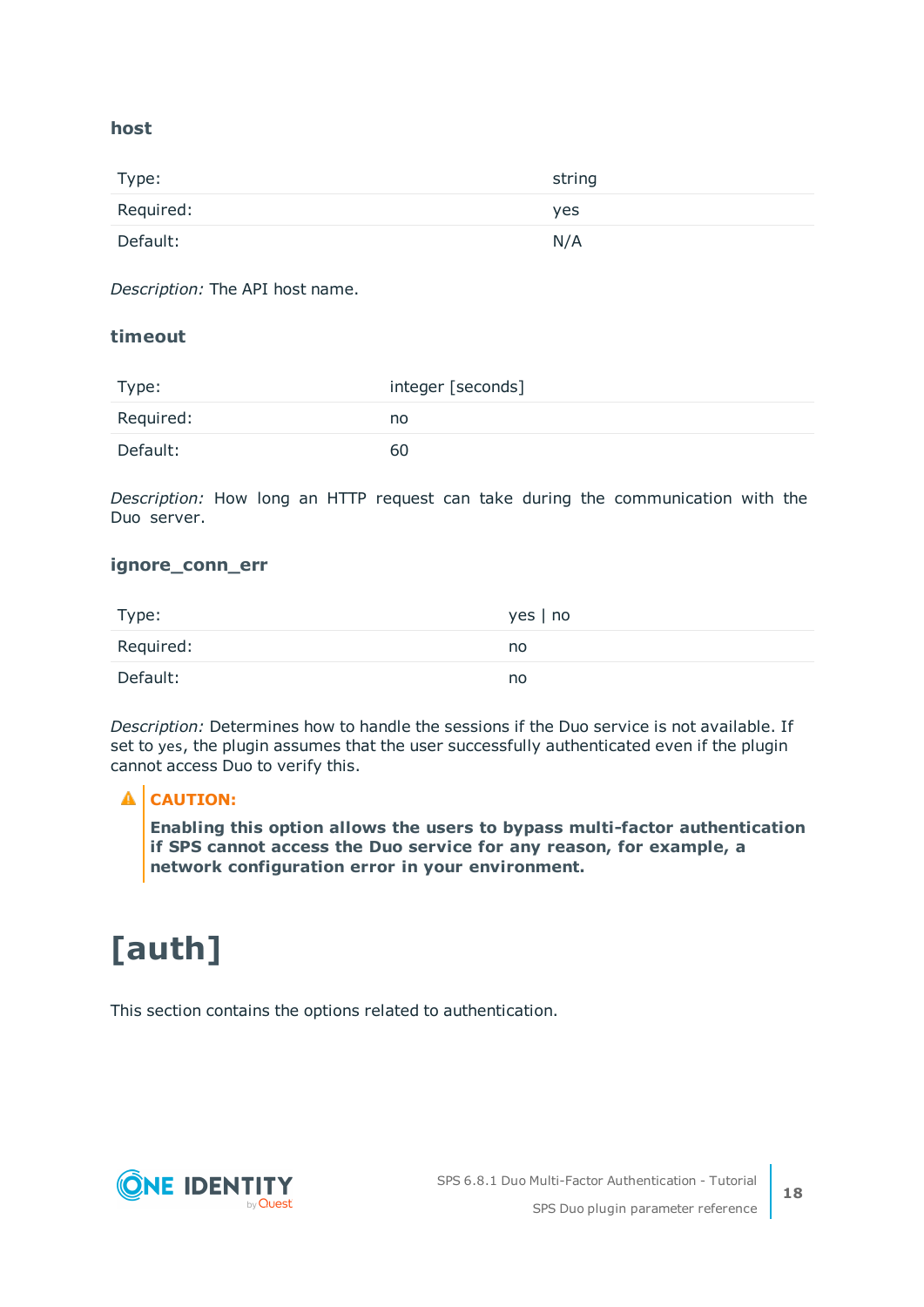### **Declaration**

[auth] prompt=Press Enter for push notification or type one-time password: disable\_echo=yes

### **prompt**

| Type:     | string                                                       |
|-----------|--------------------------------------------------------------|
| Required: | no                                                           |
| Default:  | Press Enter for push notification or type one-time password: |

*Description:* SPS displays this text to the user in a terminal connection to request an OTP interactively. The text is displayed only if the user uses an OTP-like factor, and does not send the OTP in the connection request.

### **disable\_echo**

| Type:     | boolean (yes no) |
|-----------|------------------|
| Required: | no               |
| Default:  | no               |

*Description:* For better security, you can hide the characters (OTP or password) that the user types after the prompt. To hide the characters (replace them with asterisks), set disable\_echo to yes.

### <span id="page-18-0"></span>**[connection\_limit by=client\_ip\_ gateway\_user]**

This section contains the options related to limiting parallel sessions.

### **Declaration**

```
[connection_limit by=client_ip_gateway_user]
limit=0
```
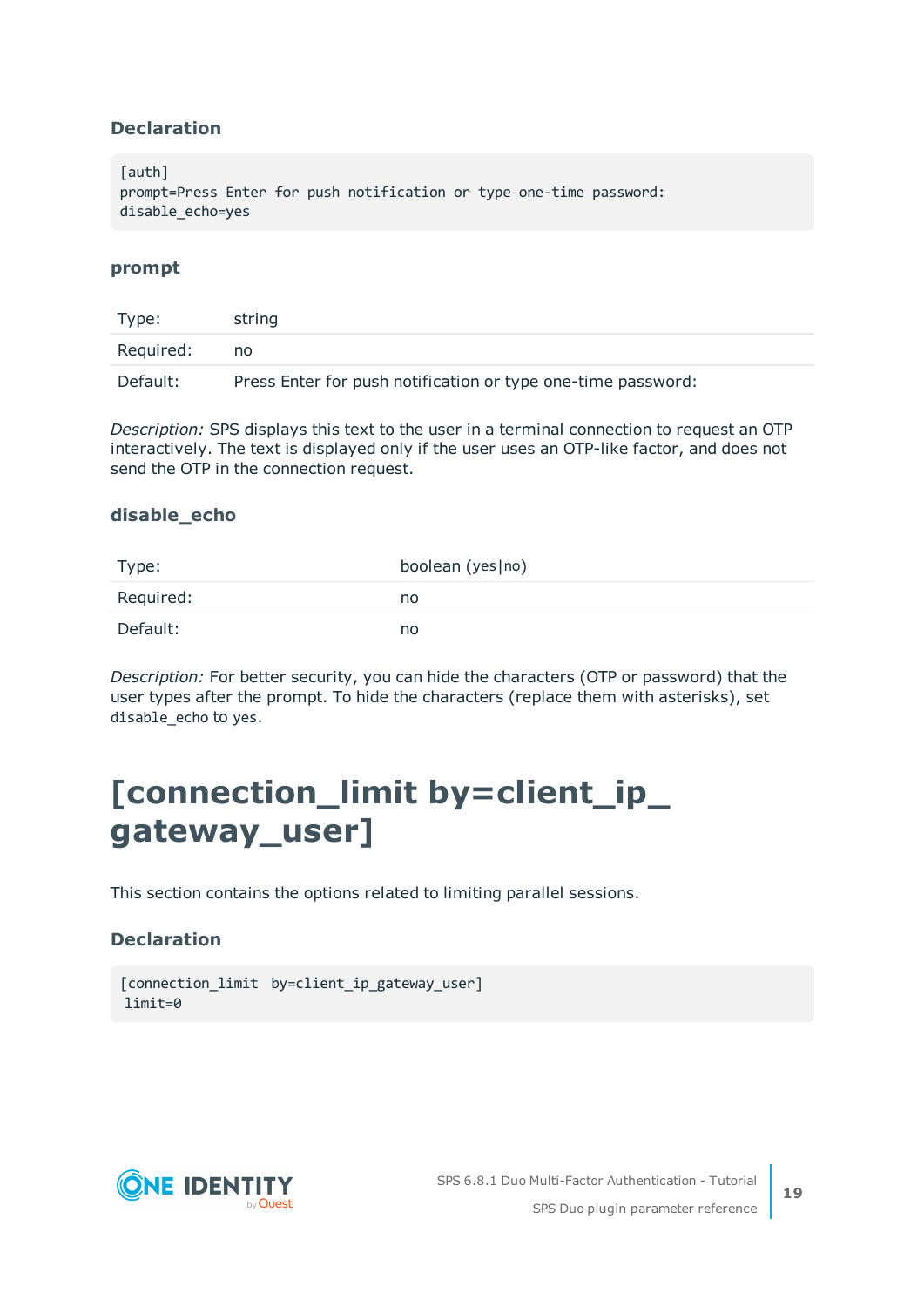### **limit**

| Type:     | integer |
|-----------|---------|
| Required: | no      |
| Default:  | O       |

*Description:* To limit the number of parallel sessions the gateway user can start from a given client IP address, configure limit. For an unlimited number of sessions, type 0.

### <span id="page-19-0"></span>**[authentication\_cache]**

This section contains the settings that determine how soon after performing a 2FA/MFA authentication the user must repeat the authentication when opening a new session.

After the first Duo authentication of the user, SPS will not request a new Duo authentication from the user as long as the new authentications happen within soft  $timeout$  seconds from each other. After the hard timeout expires (measured from the first Duo login of the user), SPS will request a new Duo authentication.

In other words, after opening the first session and authenticating on Duo, the user can keep opening other sessions without having to authenticate again on Duo as long as the time between opening any two sessions is less than soft timeout, but must authenticate on Duo if hard timeout expires.



### **Declaration**

[authentication\_cache] soft\_timeout=15 hard timeout=90 conn\_limit=5

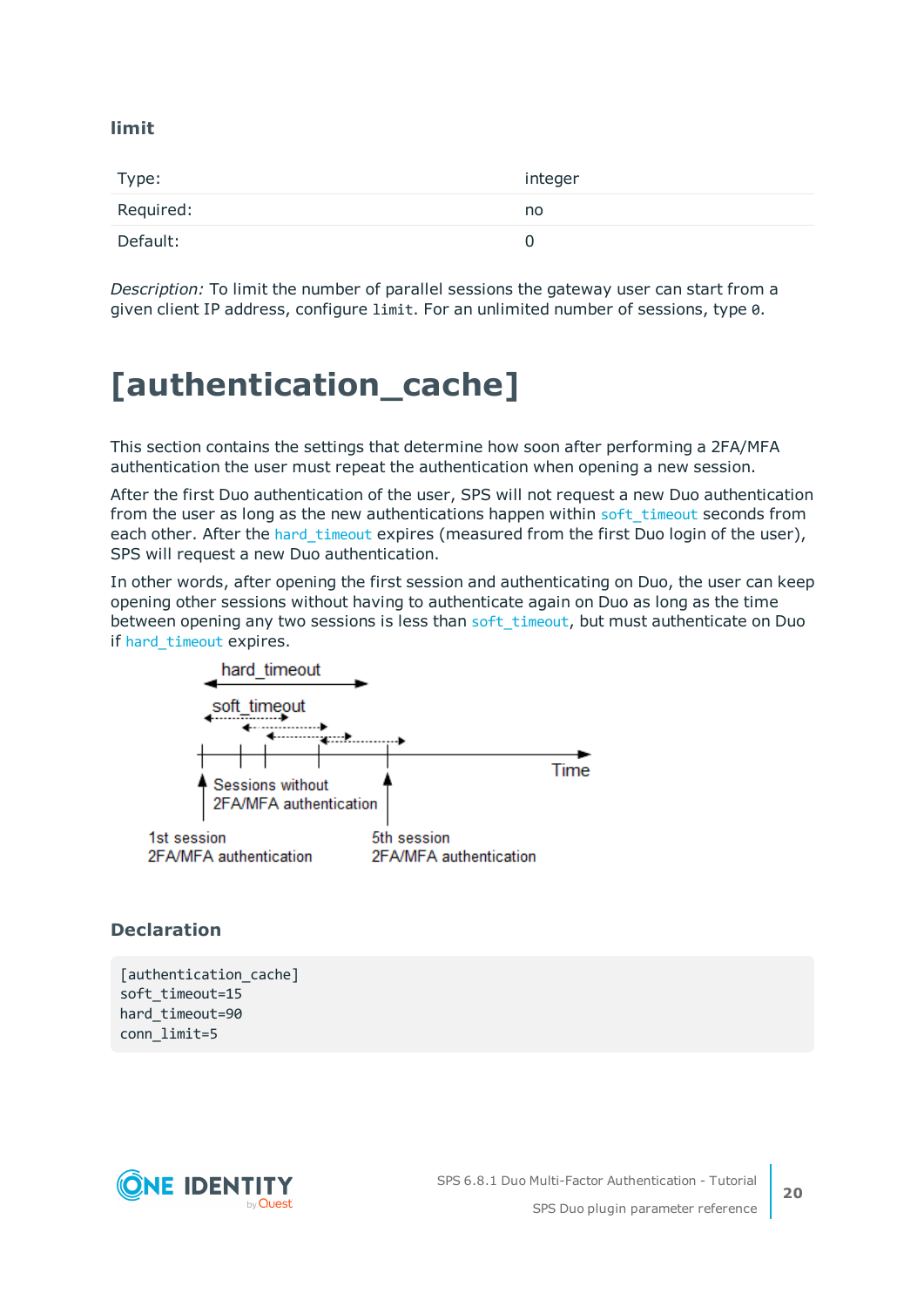### <span id="page-20-1"></span>**soft\_timeout**

| Type:     | integer [in seconds]     |
|-----------|--------------------------|
| Required: | yes, if you want caching |
| Default:  | N/A                      |

*Description:* The time in seconds after which the SPS plugin requires a new Duo authentication for the next new session of the user, unless the user successfully authenticates another session within this period.

### <span id="page-20-2"></span>**hard\_timeout**

| Type:     | integer [in seconds]     |
|-----------|--------------------------|
| Required: | yes, if you want caching |
| Default:  | N/A                      |

*Description:* The time in seconds after which the SPS plugin requires a new Duo authentication for the next new session of the user. The time is measured from the last Duo authentication of the user.

### **conn\_limit**

Type: integer [number of]

*Description:* The cache can be used conn\_limit times without multi-factor authentication. If the number of logins exceeds this number, the plugin will request multi-factor authentication again. If this parameter is not set, the number of logins from cache are unlimited.

### <span id="page-20-0"></span>**[WHITELIST]**

Having to perform multi-factor authentication to a remote server every time the user opens a session can be tedious and inconvenient for the users, and can impact their productivity. SPS offers the following methods to solve this problem:

- In SPS, the Connection policy determines the type of authentication required to access a server. If you do not need multi-factor authentication for accessing specific servers, configure your Connection policies accordingly.
- If the user opens a new session within a short period, they can do so without having to perform multi-factor authentication. After this configurable grace period expires,

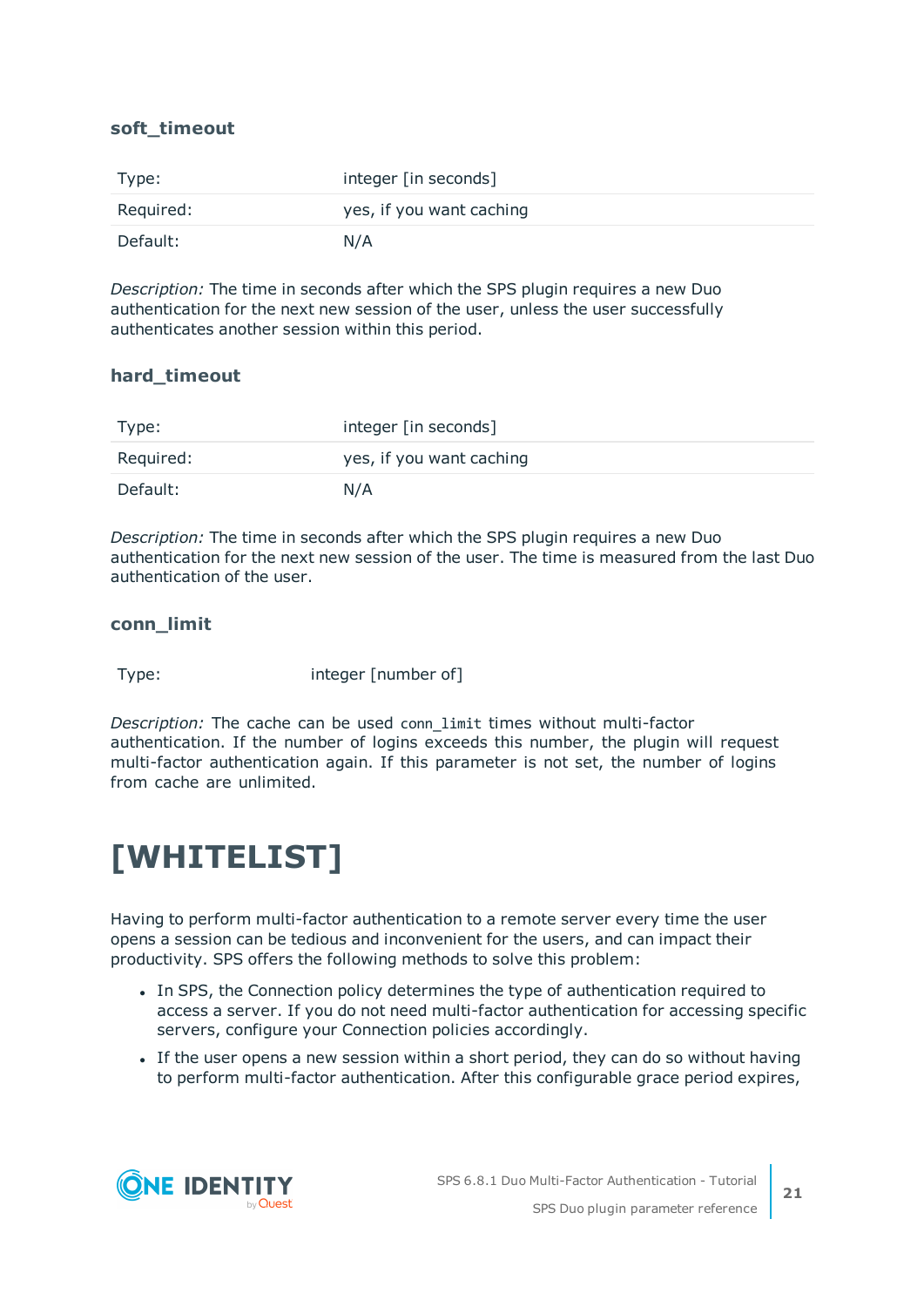the user must perform multi-factor authentication to open the next session. For details, see [authentication cache].

• The [whitelist [source=user\\_list\]](#page-21-0) and [whitelist [source=ldap\\_server\\_group\]](#page-22-0) sections allow configuring authentication whitelists and blacklists based on a **User List** policy or an **LDAP Server** policy. These two sections are independent, therefore any of the two can be configured and, for example, can create break-glass access for specific users to allow them to bypass Duo authentication.

### <span id="page-21-0"></span>**[whitelist source=user\_list]**

The [whitelist source=user\_list] section allows whitelisting users based on a **User List** policy configured in SPS (**Policies > User Lists**). To enable this whitelist, configure one of the use cases below.

NOTE: The user names are compared to the **User List** in a case-sensitive manner.

### **Declaration**

```
[whitelist source=user list]
name=<name-of-user-list-policy>
```
For details on creating user lists, see ["Creating](https://support.oneidentity.com/technical-documents/safeguard-for-privileged-sessions/6.8.1/administration-guide/general-connection-settings/creating-and-editing-user-lists/) and editing user lists" in the [Administration](https://support.oneidentity.com/technical-documents/safeguard-for-privileged-sessions/6.8.1/administration-guide/general-connection-settings/creating-and-editing-user-lists/) Guide.

#### <span id="page-21-1"></span>**name**

| Type:     | string |
|-----------|--------|
| Required: | no     |
| Default:  | N/A    |

*Description:* The name of a **User List** policy containing gateway users configured on SPS (**Policies > User Lists**). You can use this option to selectively require multifactor authentication for your users (for example, to create break-glass access for specific users).

### **Use case #1: Allow no user except certain users**

To allow specific users to connect without providing Duo credentials, the **User List** policy should have the following settings:

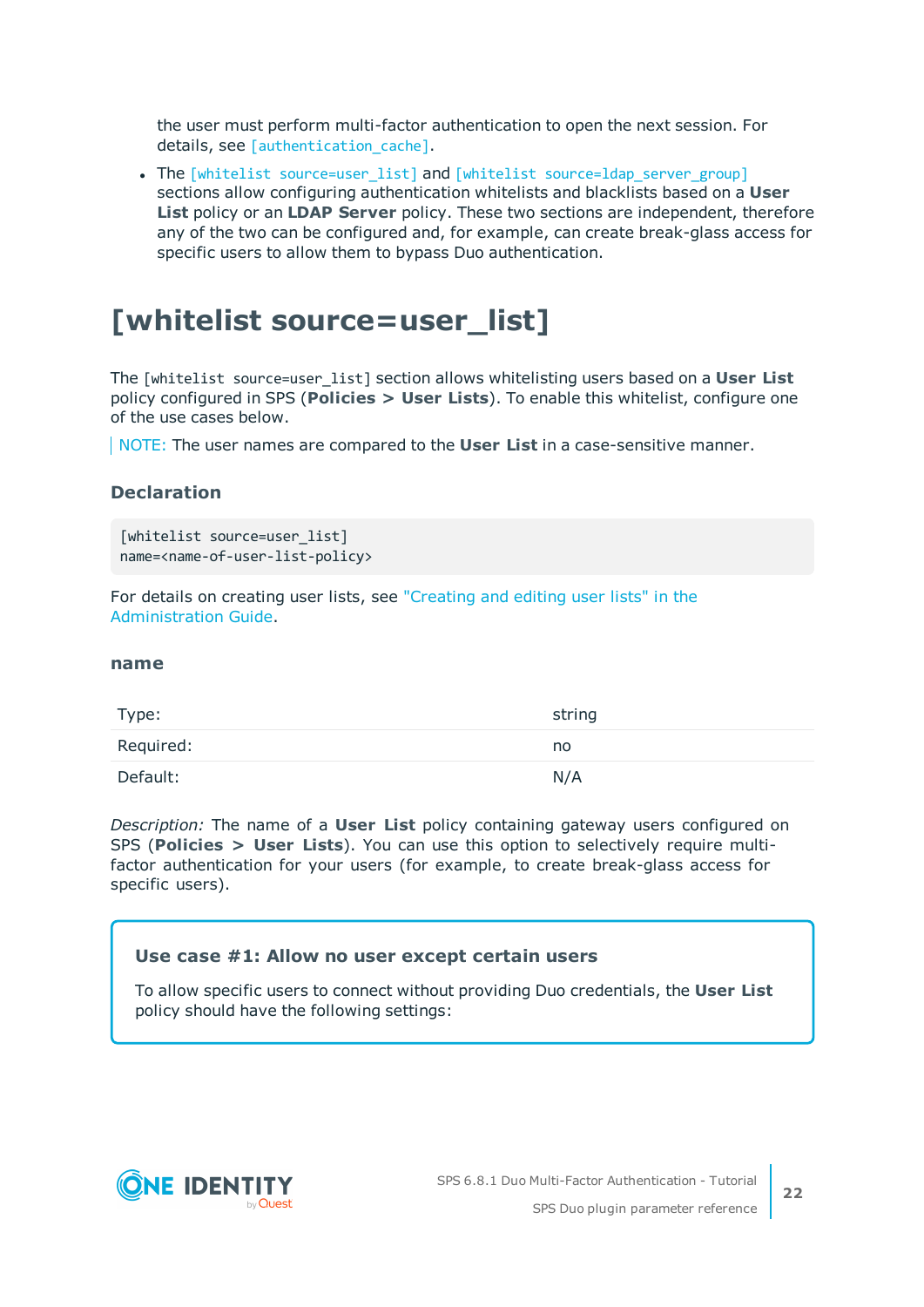- <sup>l</sup> Set **Allow** to **No user** and list the users in the **Except** list.
- **.** Then type the [name](#page-21-1) of this **User List** policy as the value of the name parameter.

### **Use case #2: Allow all users except certain users**

To enforce Duo authentication for selected users, the **User List** policy should have the following settings:

- <sup>l</sup> Set **Allow** to **All users** and list the users in the **Except** list.
- <sup>l</sup> Then type the name of this **User List** policy as the value of the [name](#page-21-1) parameter.

### <span id="page-22-0"></span>**[whitelist source=ldap\_server\_group]**

The [whitelist source=ldap\_server\_group] section allows whitelisting users based on **LDAP Server** group membership. To enable this whitelist, configure one of the use cases below.

NOTE: The user names and groups are compared in LDAP in a case-insensitive manner.

### **Declaration**

```
[whitelist source=ldap_server_group]
allow=<no_user-or-all_users>
except=<group-1>,<group-2>
```
### <span id="page-22-1"></span>**allow**

| Type:     | string (all_users   no_users) |
|-----------|-------------------------------|
| Required: | no                            |
| Default:  | N/A                           |

*Description:* This parameter defines whether to allow all users or no user to connect without providing Duo credentials. Used together with the [except](#page-23-1) parameter, you can define specific LDAP/AD group(s) that are exempt from this rule.

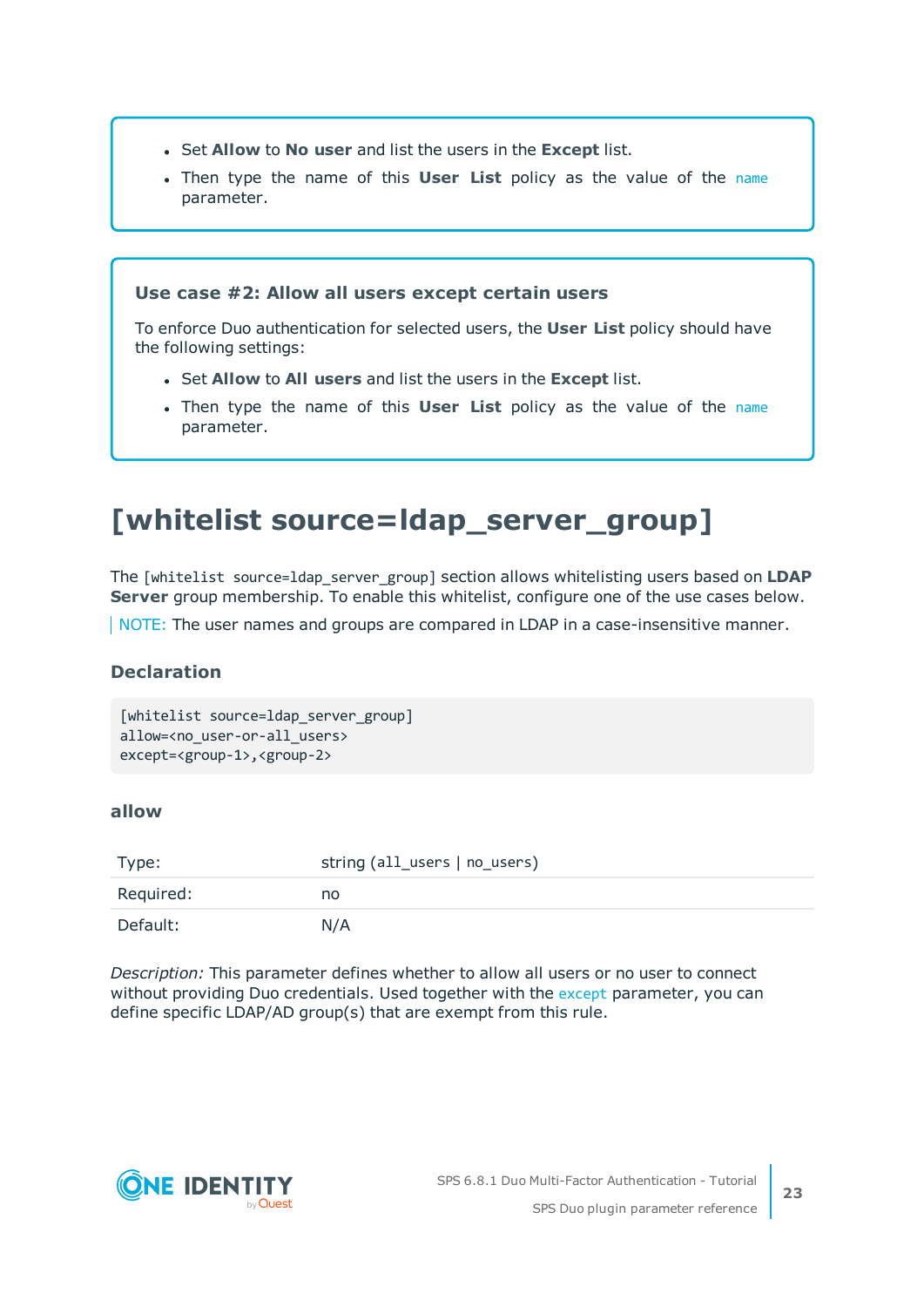#### <span id="page-23-1"></span>**except**

| Type:     | string |
|-----------|--------|
| Required: | no     |
| Default:  | N/A    |

*Description:* This parameter defines those specific LDAP/AD group(s) that are exempt from the rule defined by the [allow](#page-22-1) parameter.

### **Use case #1: Allow no user except members of specific group(s)** To allow members of specific LDAP/AD group(s) to connect without providing Duo credentials, type the names of these LDAP/AD groups as values of the except parameter and set the allow parameter to no user:

```
[whitelist source=ldap server group]
allow=<no_user>
except=<group-1>,<group-2>
```
You must configure the name of the LDAP Server policy in the [1dap\_server] section.

### **Use case #2: Allow all users except members of specific group(s)**

To enforce Duo authentication only on members of specific LDAP/AD group(s), type the names of these LDAP/AD groups as values of the except parameter and set the allow parameter to all users:

[whitelist source=ldap\_server\_group] allow=<all\_users> except=<group-1>,<group-2>

You must configure the name of the LDAP Server policy in the [1dap\_server] section.

## <span id="page-23-0"></span>**[USERMAPPING]**

By default, SPS assumes that the external Duo identity of the user is the same as the gateway username (that is, the username the user used to authenticate on SPS during the gateway authentication). If there was no gateway authentication, then the server username is used for authentication.

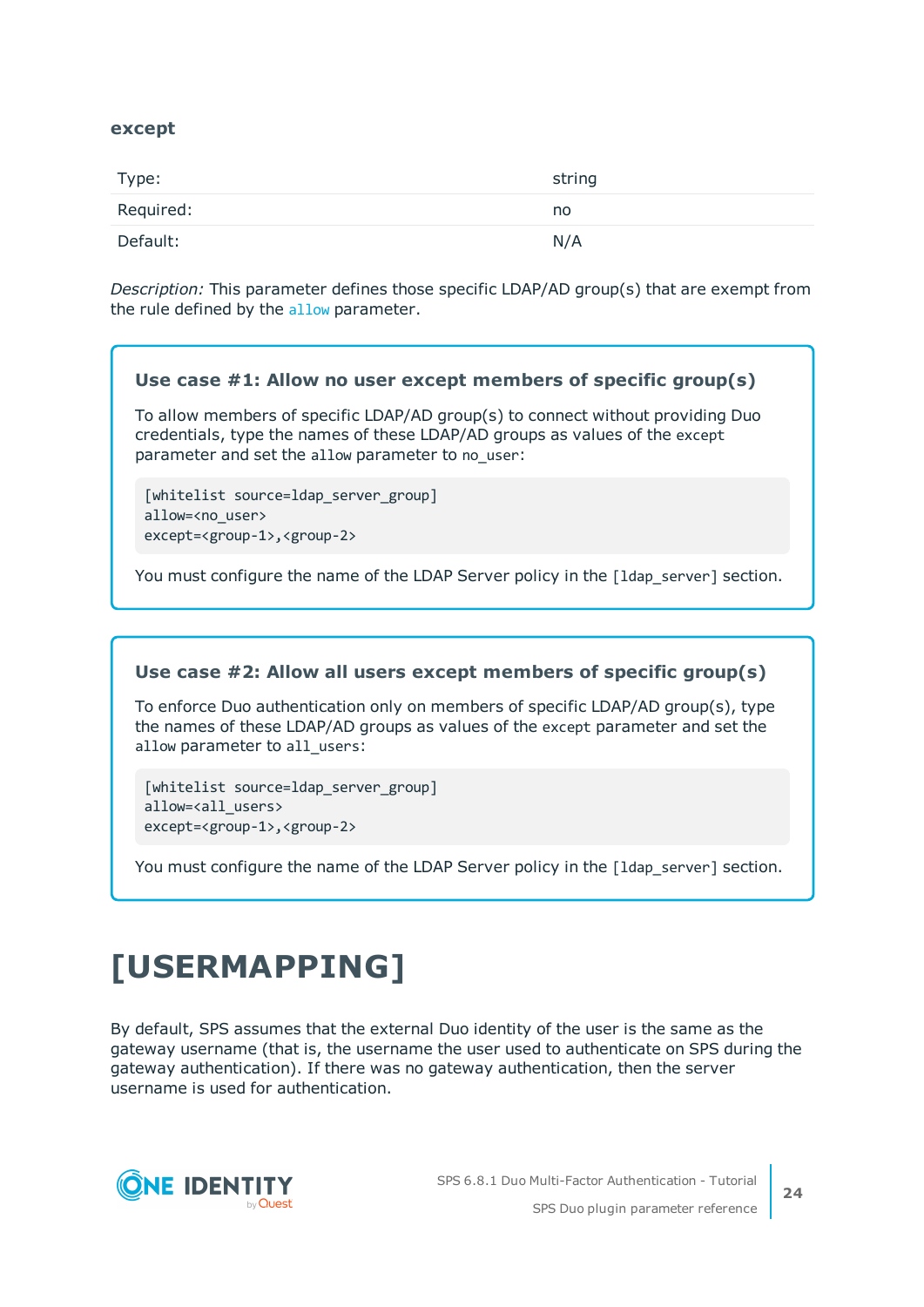If the gateway usernames are different from the external Duo identities, you must configure the SPS Duo plugin to map the gateway usernames to the external Duo identities.

You can use the following methods:

- Explicit mapping: [usermapping [source=explicit\]](#page-24-0)
- LDAP server mapping: [\[usermapping](#page-25-0) source=ldap]

To look up the external Duo identity of the user from an LDAP/Active Directory database, configure the [usermapping source=ldap server] section of the SPS Duo plugin.

If the Duo service requires the use of domain name in the external Duo identity, configure the [append\\_domain](#page-26-1) parameter in the [\[username\\_transform\]](#page-25-1) section. In this case, SPS automatically appends the @ character and the value of this option to the username from the session, and uses the resulting username on the Duo server to authenticate the user. For example, if the domain is set to append\_domain: example.com and the username is Example.User, the SPS plugin will look for the user Example.User@example.com on the Duo server.

If you configure both the append domain parameter in the [\[username\\_transform\]](#page-25-1) section and the [usermapping\_source=1dap\_server] section of the SPS Duo plugin, SPS appends the  $\omega$  character and the value of the append domain parameter to the value retrieved from the LDAP database.

The Explicit method has priority over the LDAP server method.

If you have configured neither the append domain parameter nor any of the [USERMAPPING] sections, SPS assumes that the external Duo identity of the user is the same as the gateway username.

### <span id="page-24-0"></span>**[usermapping source=explicit]**

To map the gateway user name to an external Duo identity, configure the following namevalue pairs.

### **Declaration**

```
[usermapping source=explicit]
<example-user-1>=<ID-1>
<example-user-2>=<ID-2>
```
#### **<exampleuser>**

| Type:     | string |
|-----------|--------|
| Required: | no     |
| Default:  | N/A    |

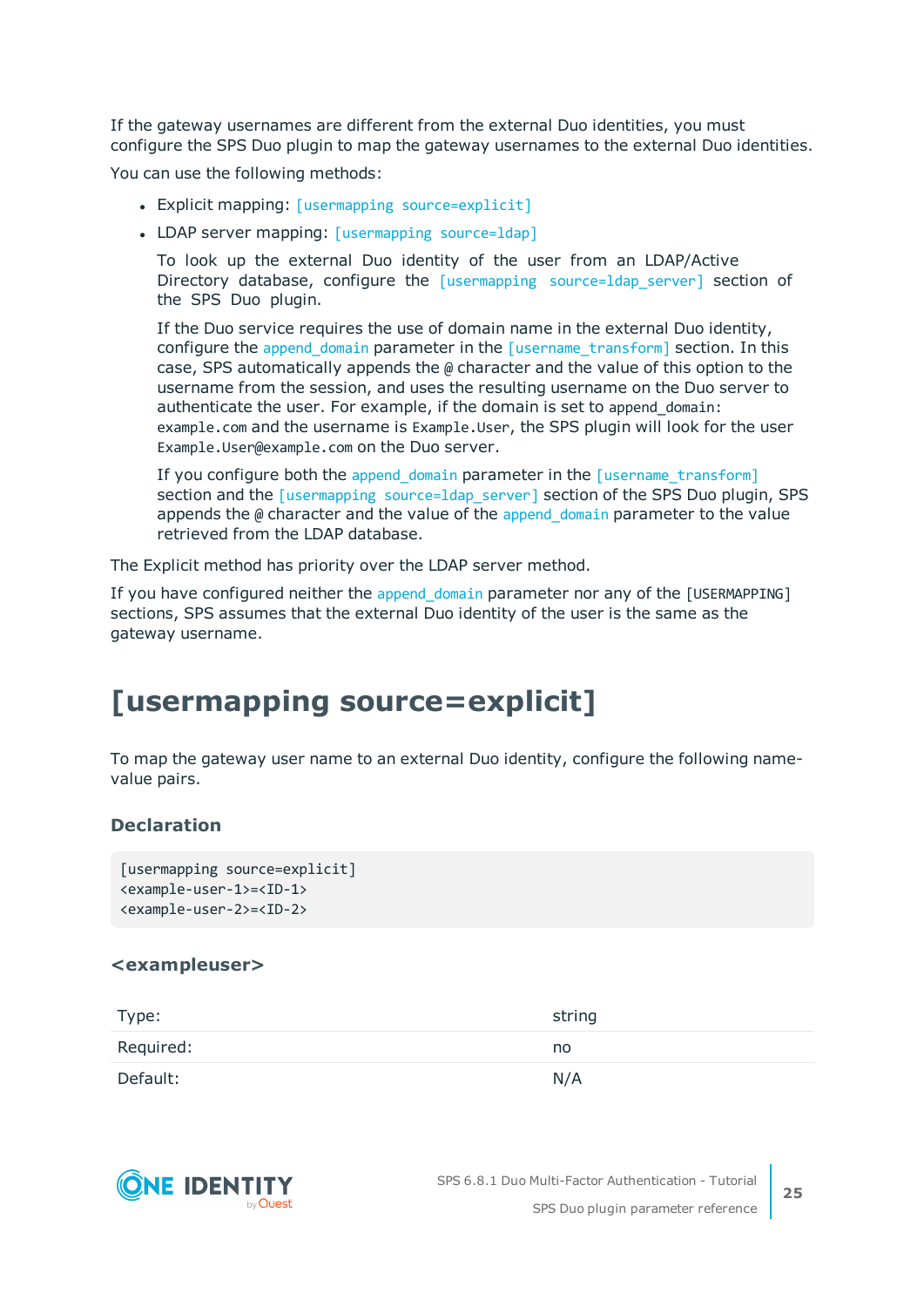*Description:* To map the gateway user name to an external Duo identity, configure the name-value pairs in the following way:

- Type the gateway user name instead of  $\langle$  example-user-1>.
- Type the external Duo ID instead of  $\langle$ ID-1>.

NOTE: Use this option only if there are not only a few users, or for testing purposes. If there are too many users, it can cause performance issues.

### <span id="page-25-0"></span>**[usermapping source=ldap\_server]**

To look up the external Duo identity of the user from an LDAP/Active Directory database, configure the *[usermapping source=ldap server]* section of the SPS Duo plugin.

### **Declaration**

```
[usermapping source=1dap server]
user attribute=description
```
You must configure the name of the LDAP Server policy in the [1dap\_server] section.

If you configure both the append domain parameter in the  $[$ username transform] section and the [usermapping [source=ldap\\_server\]](#page-25-0) section of the SPS Duo plugin, SPS appends the  $\omega$ character and the value of the append domain parameter to the value retrieved from the LDAP database.

### **user\_attribute**

| Type:     | string |
|-----------|--------|
| Required: | no     |
| Default:  | N/A    |

*Description:* The user\_attribute must be an LDAP/AD user attribute (with a non-empty UTF8 attribute string) that contains the external identity. For example, description, cn, mail. For a complete list see the User [class](https://docs.microsoft.com/en-gb/windows/desktop/ADSchema/c-user) section of the Active Directory Schema document.

### <span id="page-25-1"></span>**[username\_transform]**

This section contains username transformation-related settings.

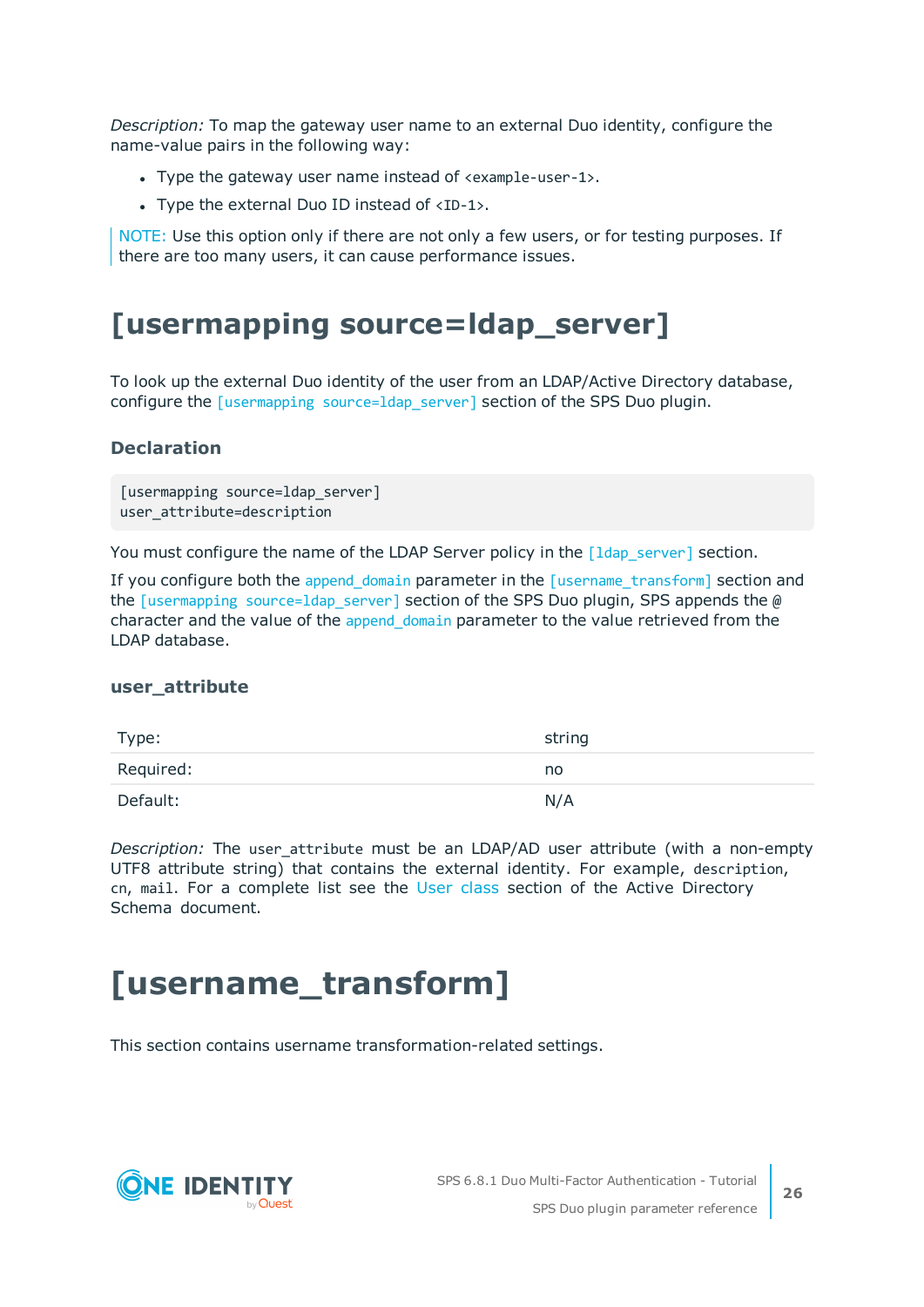### **Declaration**

```
[username transform]
append domain=<domain-without-@-character>
```
If you have configured [\[USERMAPPING\]](#page-23-0), the [username\_transform] process will run after the [\[USERMAPPING\]](#page-23-0) process.

### <span id="page-26-1"></span>**append\_domain**

| Type:     | string (nonrequired, no default) |
|-----------|----------------------------------|
| Required: | no                               |
| Default:  | N/A                              |

### *Description:*

If the Duo service requires the use of domain name in the external Duo identity, configure the append domain parameter in the [username transform] section. In this case, SPS automatically appends the  $\omega$  character and the value of this option to the username from the session, and uses the resulting username on the Duo server to authenticate the user. For example, if the domain is set to append domain: example.com and the username is Example.User, the SPS plugin will look for the user Example.User@example.com on the Duo server.

If you configure both the [append\\_domain](#page-26-1) parameter in the [\[username\\_transform\]](#page-25-1) section and the [usermapping source=1dap\_server] section of the SPS Duo plugin, SPS appends the  $\omega$ character and the value of the append domain parameter to the value retrieved from the LDAP database.

### <span id="page-26-0"></span>**[ldap\_server]**

The LDAP Server policy that you want to use in an LDAP server usermapping source or an LDAP server group whitelist source. Required if you have configured [\[usermapping](#page-25-0) [source=ldap\\_server\]](#page-25-0) on page 26 and [whitelist [source=ldap\\_server\\_group\]](#page-22-0) on page 23.

### **Declaration**

```
[ldap server]
name=<name-of-LDAP-server-policy>
```
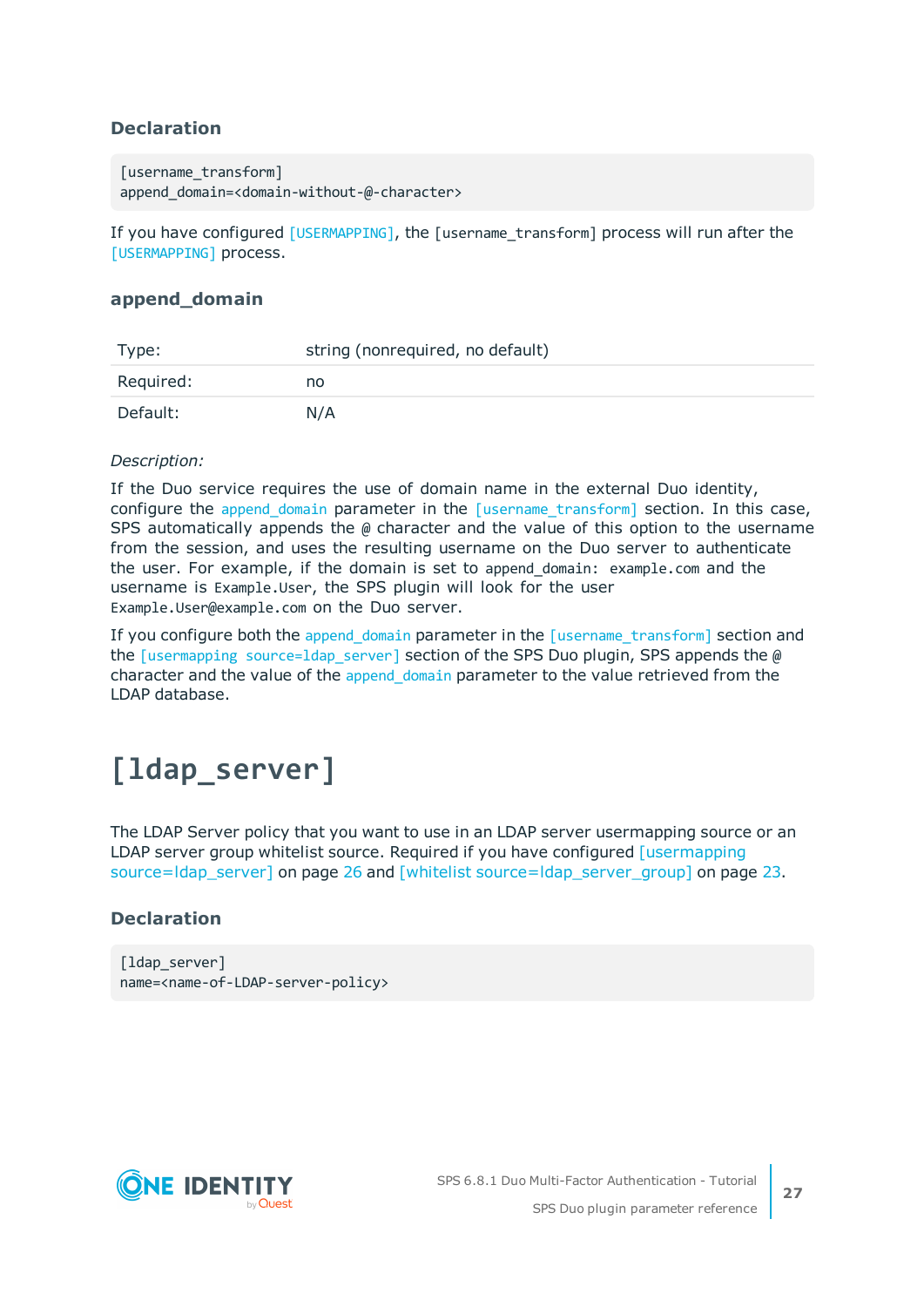#### **name**

| Type:     | string      |
|-----------|-------------|
| Required: | conditional |
| Default:  | N/A         |

*Description:* The name of a configured LDAP Server policy in SPS. For details on configuring LDAP policies, see ["Authenticating](https://support.oneidentity.com/technical-documents/safeguard-for-privileged-sessions/6.8.1/administration-guide/general-connection-settings/authenticating-users-to-an-ldap-server/) users to an LDAP server" in the [Administration](https://support.oneidentity.com/technical-documents/safeguard-for-privileged-sessions/6.8.1/administration-guide/general-connection-settings/authenticating-users-to-an-ldap-server/) Guide.

## <span id="page-27-0"></span>**[credential\_store]**

This section contains settings related to storing sensitive information of the plugin.

### **Declaration**

```
[credential_store]
name=<name-of-credential-store-policy-that-hosts-sensitive-data>
```
#### <span id="page-27-2"></span>**name**

| Type:     | string |
|-----------|--------|
| Required: | no     |
| Default:  | N/A    |

*Description:* The name of a local Credential Store policy configured on SPS. You can use this Credential Store to store sensitive information of the plugin in a secure way (for example, the ikey and skey value in the [duo] section).

<span id="page-27-1"></span>For details, see Store [sensitive](#page-31-0) plugin data securely.

## **[logging]**

This section contains logging-related settings.

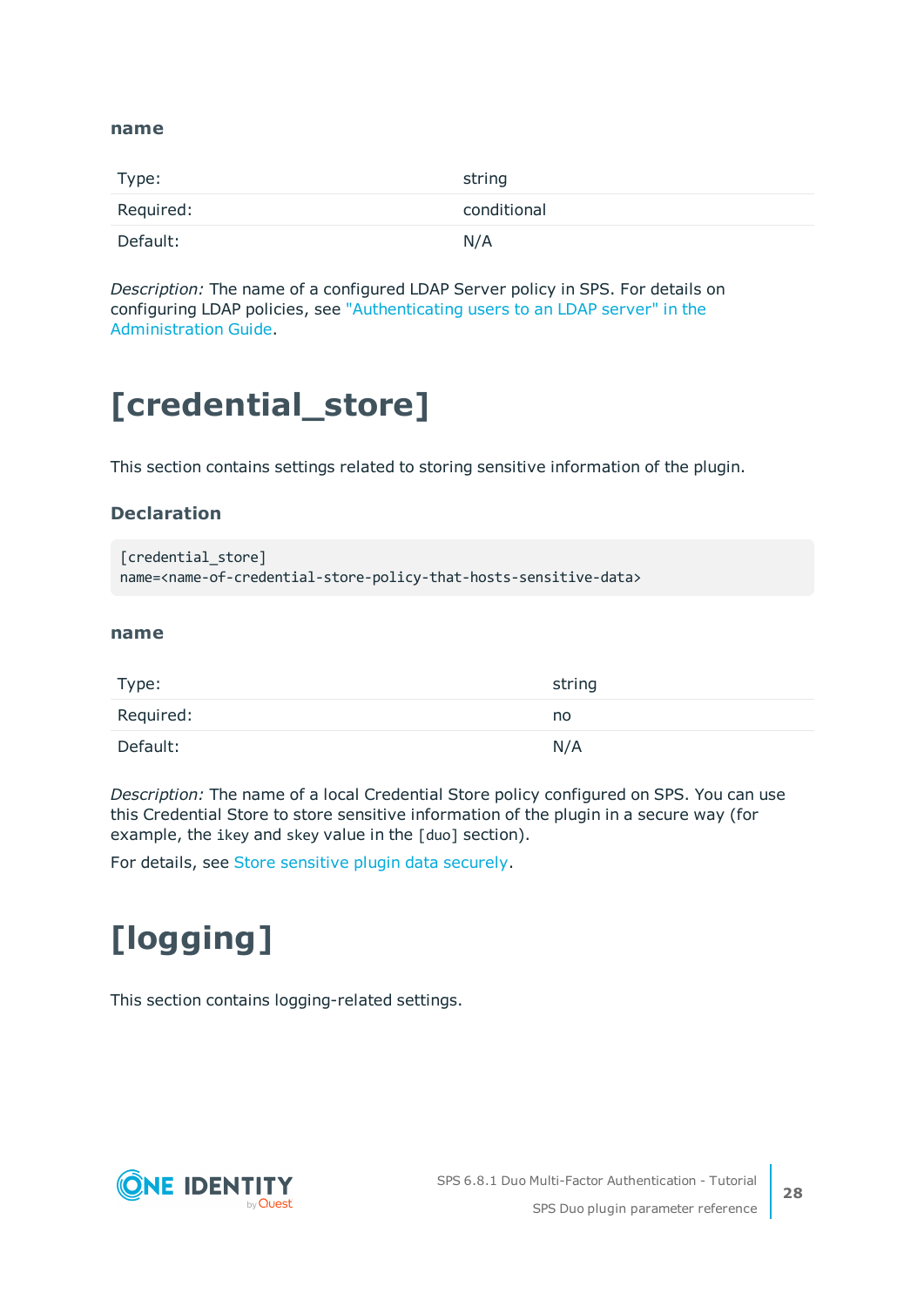### **Declaration**

[logging] log\_level=info

### **log\_level**

| Type:     | integer or string |
|-----------|-------------------|
| Required: | no                |
| Default:  | info              |

*Description:* The logging verbosity of the plugin. The plugin sends the generated log messages to the SPS syslog system. You can check the log messages in the **Basic settings > Troubleshooting > View log files** section of the SPS web interface. To show only the messages generated by the plugins, filter on the plugin: string.

The possible values are:

- debug
- info
- $\bullet$  warning
- $\cdot$  error
- critical

<span id="page-28-0"></span>For details, see Python logging API's log levels: [Logging](https://docs.python.org/2/library/logging.html#logging-levels) Levels.

## **[https\_proxy]**

This section contains HTTPS proxy-related settings.

### **Declaration**

```
[https_proxy]
server=<proxy-server-name-or-ip>
port=3128
```
#### **server**

Type: which is a string string to the string string string string



SPS 6.8.1 Duo Multi-Factor Authentication - Tutorial SPS Duo plugin parameter reference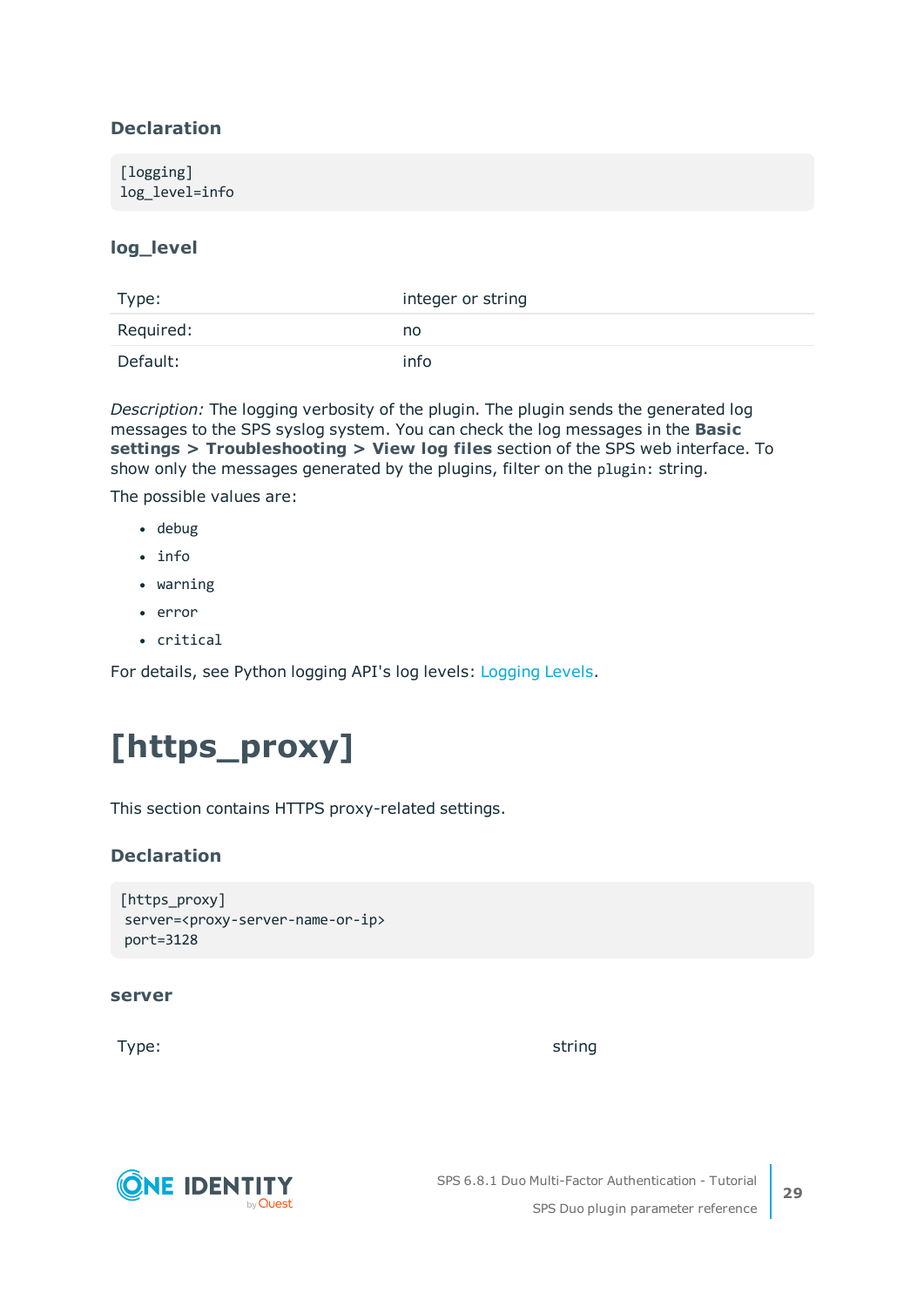| Required: | no  |
|-----------|-----|
| Default:  | N/A |

*Description:* The name or IP address of the HTTPS proxy server.

#### **name**

| Type:     | integer |
|-----------|---------|
| Required: | no      |
| Default:  | 3128    |

<span id="page-29-0"></span>*Description:* The port number of the HTTPS proxy server.

## **[question\_1]**

NOTE: To configure this optional section, contact our [Support](https://support.oneidentity.com/one-identity-safeguard-for-privileged-sessions) Team.

To request additional information from the user (for example, ticket number), define one or more [question\_] section (for example, [question\_1], [question\_2]). The user input will be stored under the value of key in the questions section of the session cookie.

*Description:* Used for communication between plugins. This is an interactive request/response right after authentication in order to supply data to Credential Store plugins. The question is transferred to the session cookie and all hooks of all plugins receive it.

For example, if you have an external authenticator app, you do not have to wait for the question to be prompted but can authenticate with a one-time password:

ssh otp=123456@root@scb

Name subsequent questions with the appropriate number (for example, [question 1], [question 2], and so on).

For details, see "Performing [authentication](https://support.oneidentity.com/technical-documents/safeguard-for-privileged-sessions/6.8.1/administration-guide/advanced-authentication-and-authorization-techniques/integrating-external-authentication-and-authorization-systems/performing-authentication-with-aa-plugin-in-terminal-connections/) with AA plugin in terminal connections" in the [Administration](https://support.oneidentity.com/technical-documents/safeguard-for-privileged-sessions/6.8.1/administration-guide/advanced-authentication-and-authorization-techniques/integrating-external-authentication-and-authorization-systems/performing-authentication-with-aa-plugin-in-terminal-connections/) Guide and "Performing [authentication](https://support.oneidentity.com/technical-documents/safeguard-for-privileged-sessions/6.8.1/administration-guide/advanced-authentication-and-authorization-techniques/integrating-external-authentication-and-authorization-systems/performing-authentication-with-aa-plugin-in-remote-desktop-connections/) with AA plugin in Remote Desktop connections" in the [Administration](https://support.oneidentity.com/technical-documents/safeguard-for-privileged-sessions/6.8.1/administration-guide/advanced-authentication-and-authorization-techniques/integrating-external-authentication-and-authorization-systems/performing-authentication-with-aa-plugin-in-remote-desktop-connections/) Guide.

### **prompt**

| Type:     | string |
|-----------|--------|
| Required: | yes    |
| Default:  | N/A    |

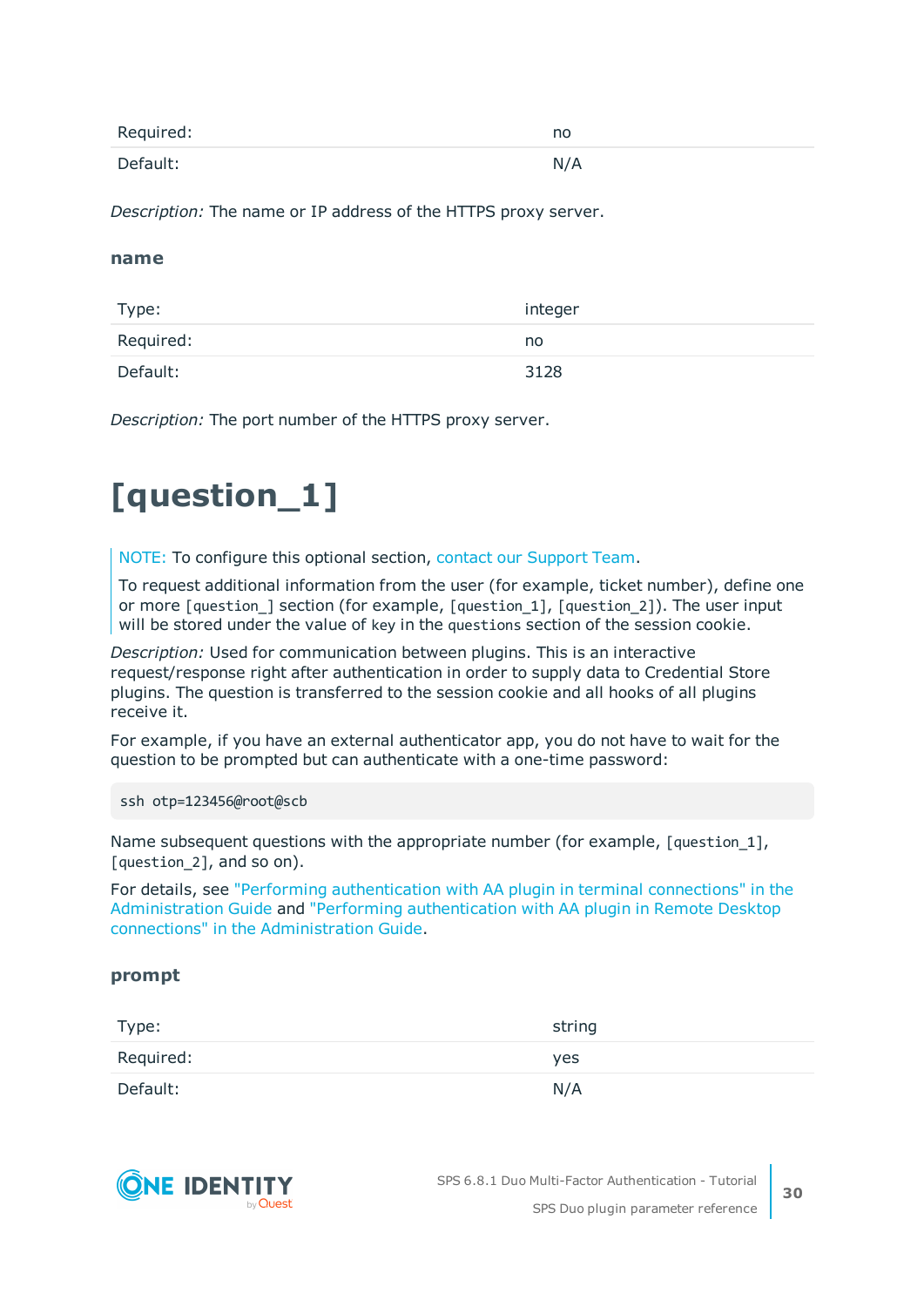*Description:* The question itself in text format.

**key**

| Type:     | string |
|-----------|--------|
| Required: | yes    |
| Default:  | N/A    |

*Description:* The name of the name-value pair.

### **disable\_echo**

| Type:     | boolean (yes   no) |
|-----------|--------------------|
| Required: | no                 |
| Default:  | no                 |

*Description:* Whether the answer to the question is visible (yes), or replaced with asterisks (no).

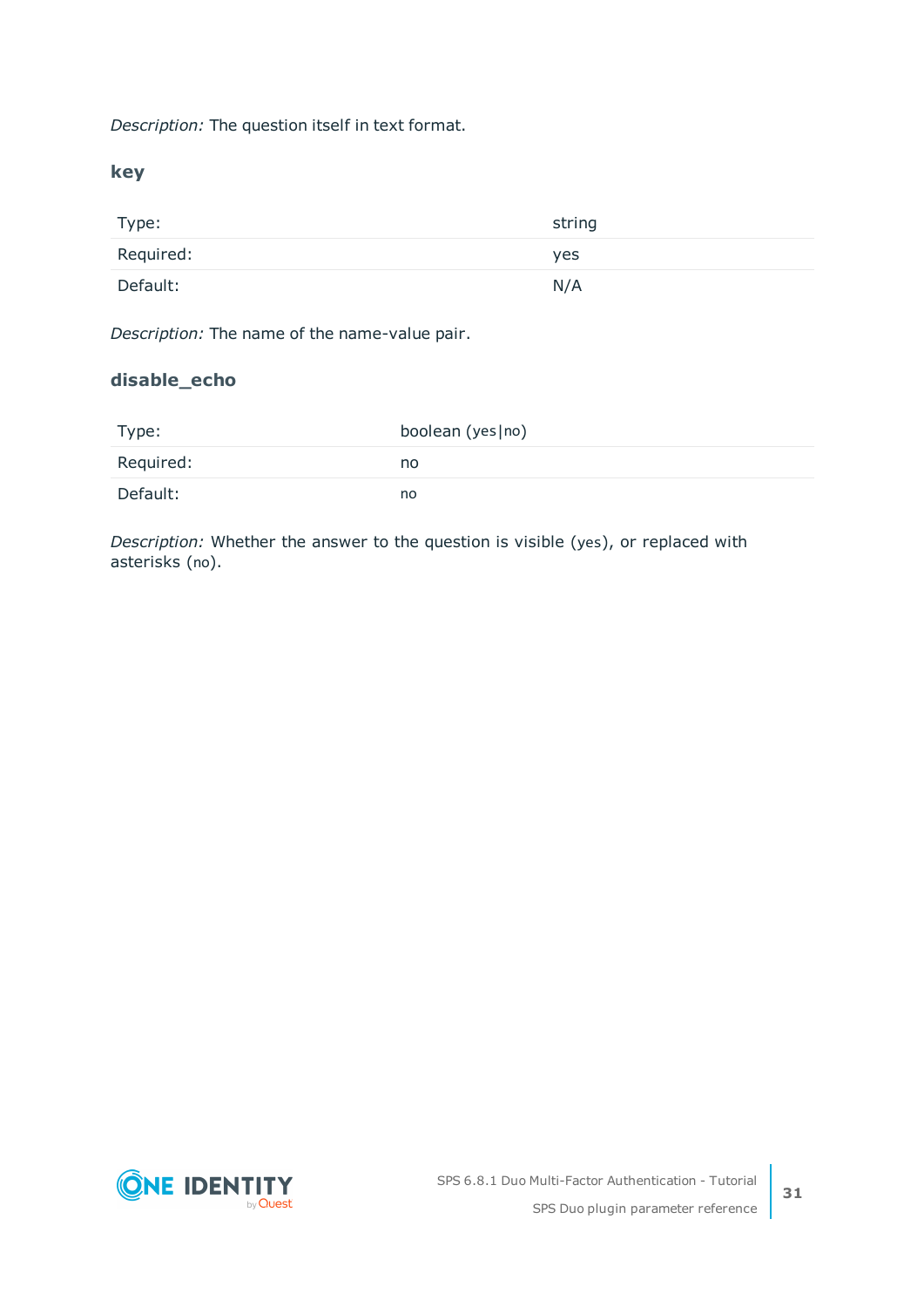## <span id="page-31-0"></span>**Store sensitive plugin data securely**

By default, the configuration of the plugin is stored on SPS in the configuration of SPS. Make sure that you store the sensitive parameters (for example, *[ikey](#page-14-0)* and *[skey](#page-14-0)*) of the plugin in an encrypted way.

### *To store sensitive plugin data securely*

1. Log in to SPS, navigate to **Policies > Credential Stores** and create a **Local** Credential Store. For details, see ["Configuring](https://support.oneidentity.com/technical-documents/safeguard-for-privileged-sessions/6.8.1/administration-guide/advanced-authentication-and-authorization-techniques/using-credential-stores-for-server-side-authentication/configuring-local-credential-stores/) local Credential Stores" in the [Administration](https://support.oneidentity.com/technical-documents/safeguard-for-privileged-sessions/6.8.1/administration-guide/advanced-authentication-and-authorization-techniques/using-credential-stores-for-server-side-authentication/configuring-local-credential-stores/) Guide.

Instead of usernames and passwords, you will store the configuration parameters of the plugin in this Credential Store.

- 2. Add the plugin parameters you want to store in an encrypted way to the Credential Store. You can store any configuration parameter of the plugin in the Credential Store, but note that if an option appears in the Credential Store, the plugin will use it. If the same parameter appears in the configuration of the plugin, it will be ignored.
	- **Enter the name of the configuration section without the brackets in the Host** field (for example, duo).
	- <sup>l</sup> Enter the name of the plugin parameter in the **Username** field (for example, [ikey](#page-14-0) and [skey](#page-14-0)).
	- <sup>l</sup> Enter the value of the plugin parameter in the **Passwords** field.

**Commit**  $\blacksquare$  Click

- 3. Navigate to the configuration of the plugin on the **Policies > AA Plugin Configurations** page.
- 4. In the plugin configuration file, enter the name of the local Credential Store under the [\[credential\\_store\]](#page-27-0) section as the value of the [name](#page-27-2) parameter.
- 5. Enter  $$$  as the value of the parameter storing sensitive data.

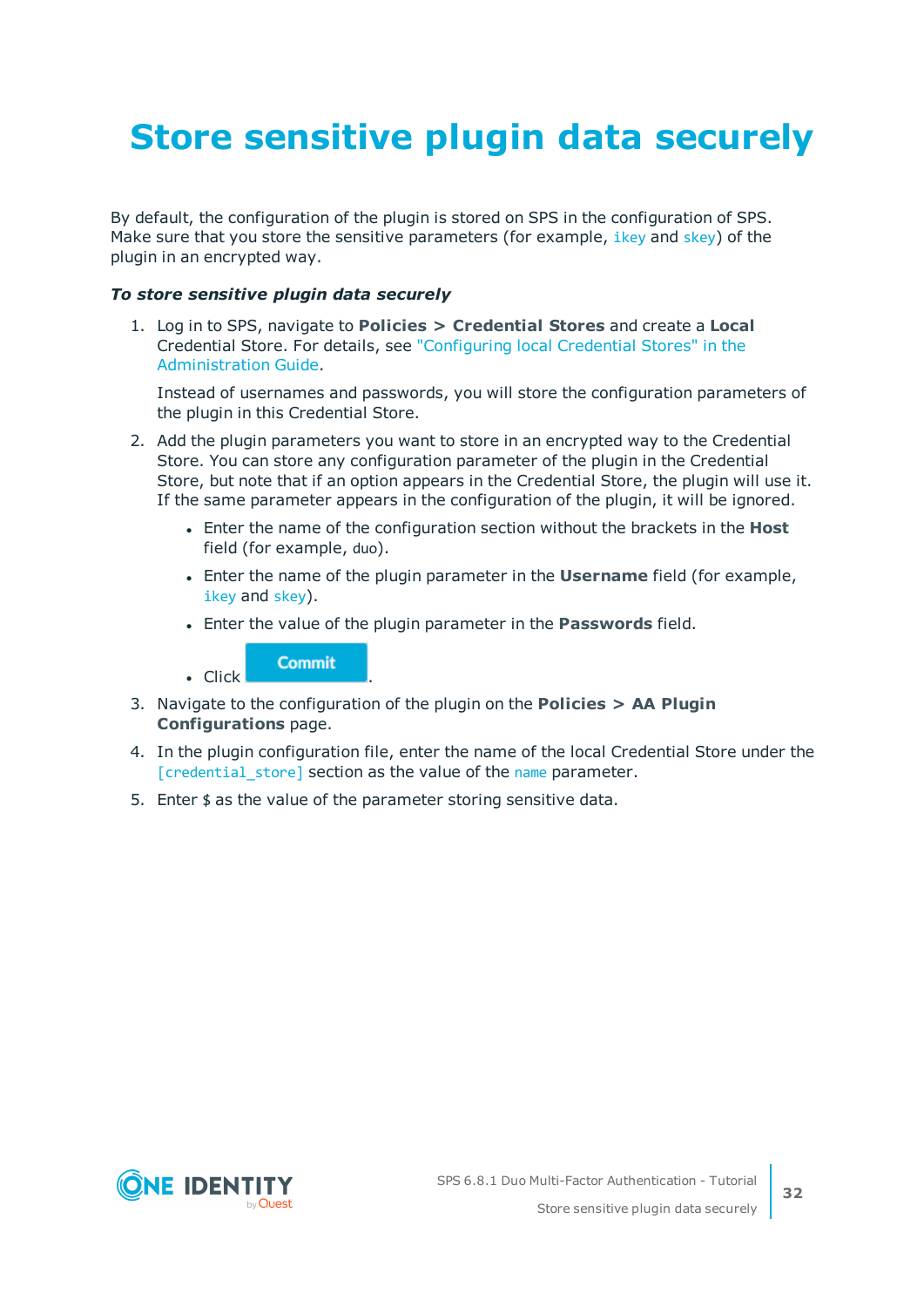## <span id="page-32-0"></span>**Perform multi-factor authentication with the SPS Duo plugin in terminal connections**

The following describes how to establish a terminal connection (SSH, TELNET, or TN3270) to a server.

### *To establish a terminal connection (SSH, TELNET, or TN3270) to a server*

1. Connect to the server.

If you can authenticate using an OTP or token, encode the OTP as part of the username. You can use the @ as a field separator.

**Example:**

ssh otp=YOUR-ONE-TIME-PASSWORD@user@server

Replace YOUR-ONE-TIME-PASSWORD with your actual OTP.

- 2. If SPS prompts you for further information, enter the requested information. If you need to authenticate with an OTP, but you have not supplied the OTP in your username, you will be prompted to enter the OTP.
- 3. Authenticate on the server.
- 4. If authentication is successful, you can access the server.

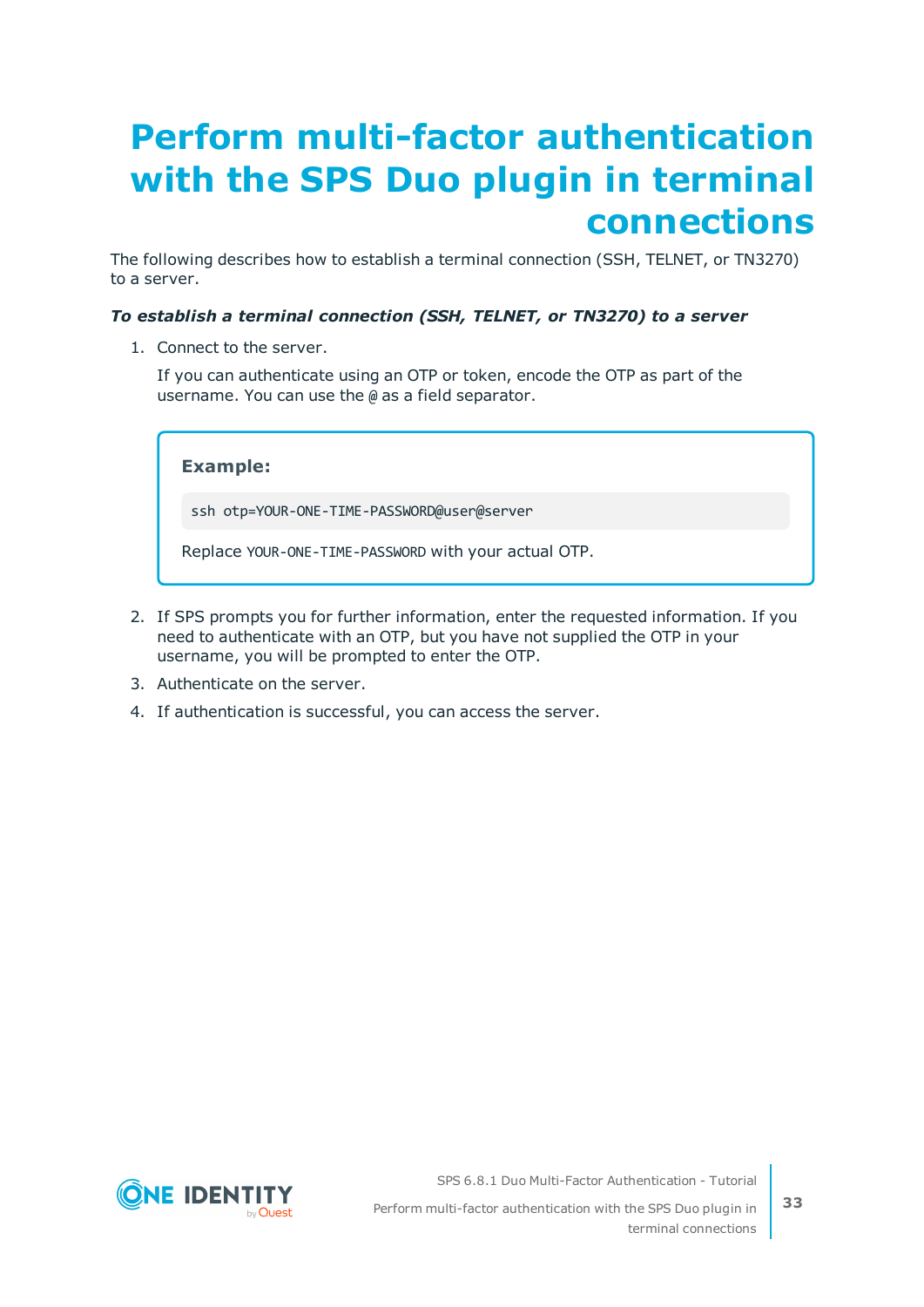## <span id="page-33-0"></span>**Perform multi-factor authentication with the SPS Duo plugin in Remote Desktop (RDP) connections**

The following section describes how to establish a Remote Desktop (RDP) connection to a server when the **AA plugin** is configured.

### *To establish a RDP connection to a server when the AA plugin is configured*

- 1. Open your Remote Desktop client application.
- 2. If you have to provide additional information to authenticate on the server, you must enter this information in your Remote Desktop client application in the *User name* field, before the regular content (for example, your username) of the field.

If you can authenticate using an OTP or token, encode the OTP as part of the username. To encode additional data, you can use the following special characters:

- % as a field separator
- $\bullet$  ~ as the equal sign
- $\cdot$  ^ as a colon (for example, to specify the port number or an IPv6 IP address)

### **Example:**

For example, use the following format:

domain\otp~YOUR-ONE-TIME-PASSWORD%Administrator

Replace YOUR-ONE-TIME-PASSWORD with your actual OTP.

3. Connect to the server.

If you need to authenticate using a push notification, approve the connection in your mobile app.

- 4. Authenticate on the server.
- 5. If authentication is successful, you can access the server.



SPS 6.8.1 Duo Multi-Factor Authentication - Tutorial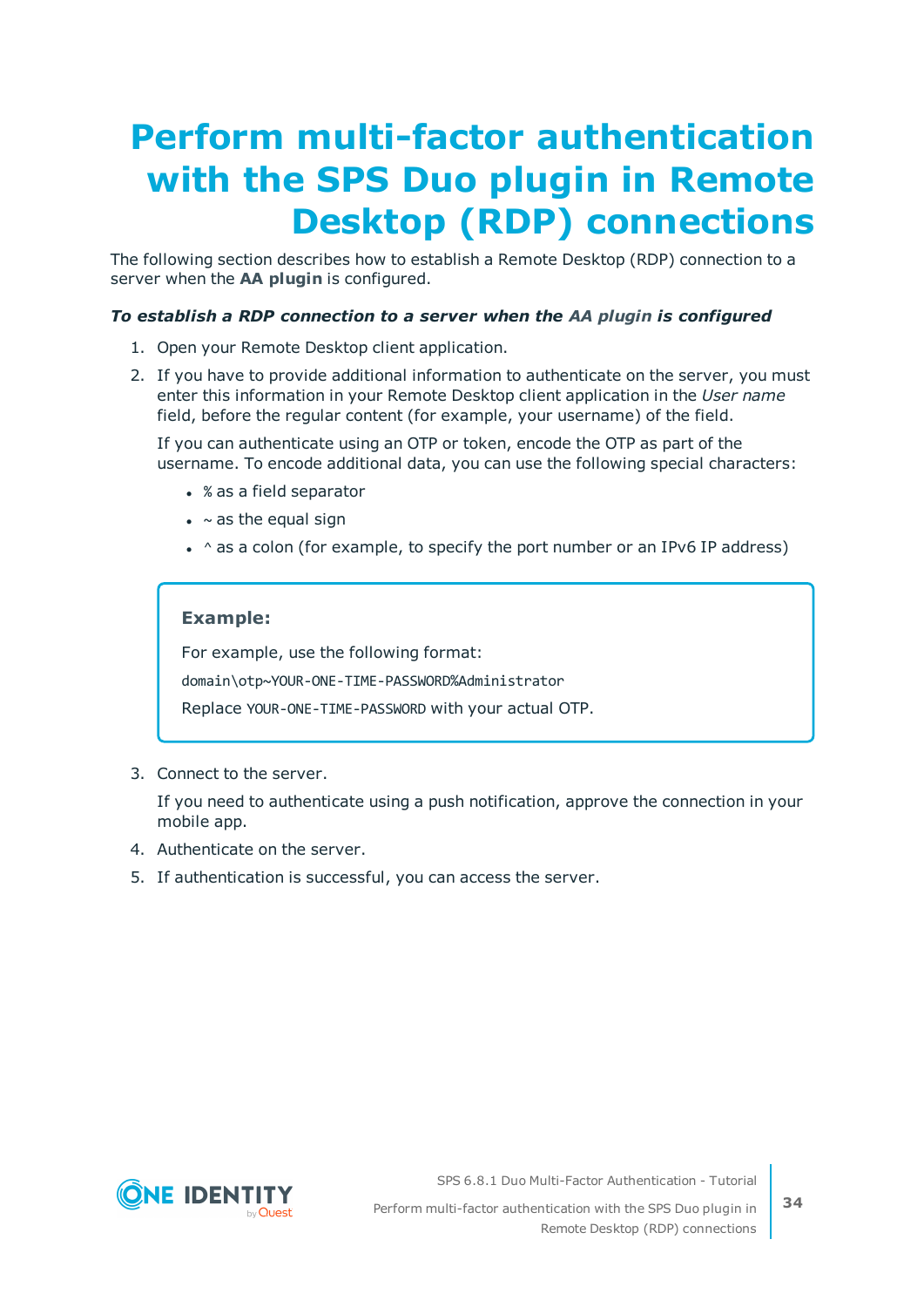## <span id="page-34-0"></span>**Perform multi-factor authentication with the SPS Duo plugin in Microsoft SQL Server (MSSQL) connections**

The following section describes how to establish a Microsoft SQL Server (MSSQL) connection to a server when the **AA plugin** is configured.

### *To establish a MSSQL connection to a server when the AA plugin is configured*

- 1. Open your SQL client application.
- 2. If you have to provide additional information to authenticate on the server, you must enter this information in your SQL client application in the *User name* field, before the regular content (for example, your username) of the field.

If you can authenticate using an OTP or token, encode the OTP as part of the username. To encode additional data, you can use the following special characters:

- % as a field separator
- $\bullet$  ~ as the equal sign
- $\cdot$  ^ as a colon (for example, to specify the port number or an IPv6 IP address)

### **Example:**

For example, use the following format:

domain\otp~YOUR-ONE-TIME-PASSWORD%Administrator

Replace YOUR-ONE-TIME-PASSWORD with your actual OTP.

3. Connect to the server.

If you need to authenticate using a push notification, approve the connection in your mobile app.

- 4. Authenticate on the server.
- 5. If authentication is successful, you can access the server.



SPS 6.8.1 Duo Multi-Factor Authentication - Tutorial